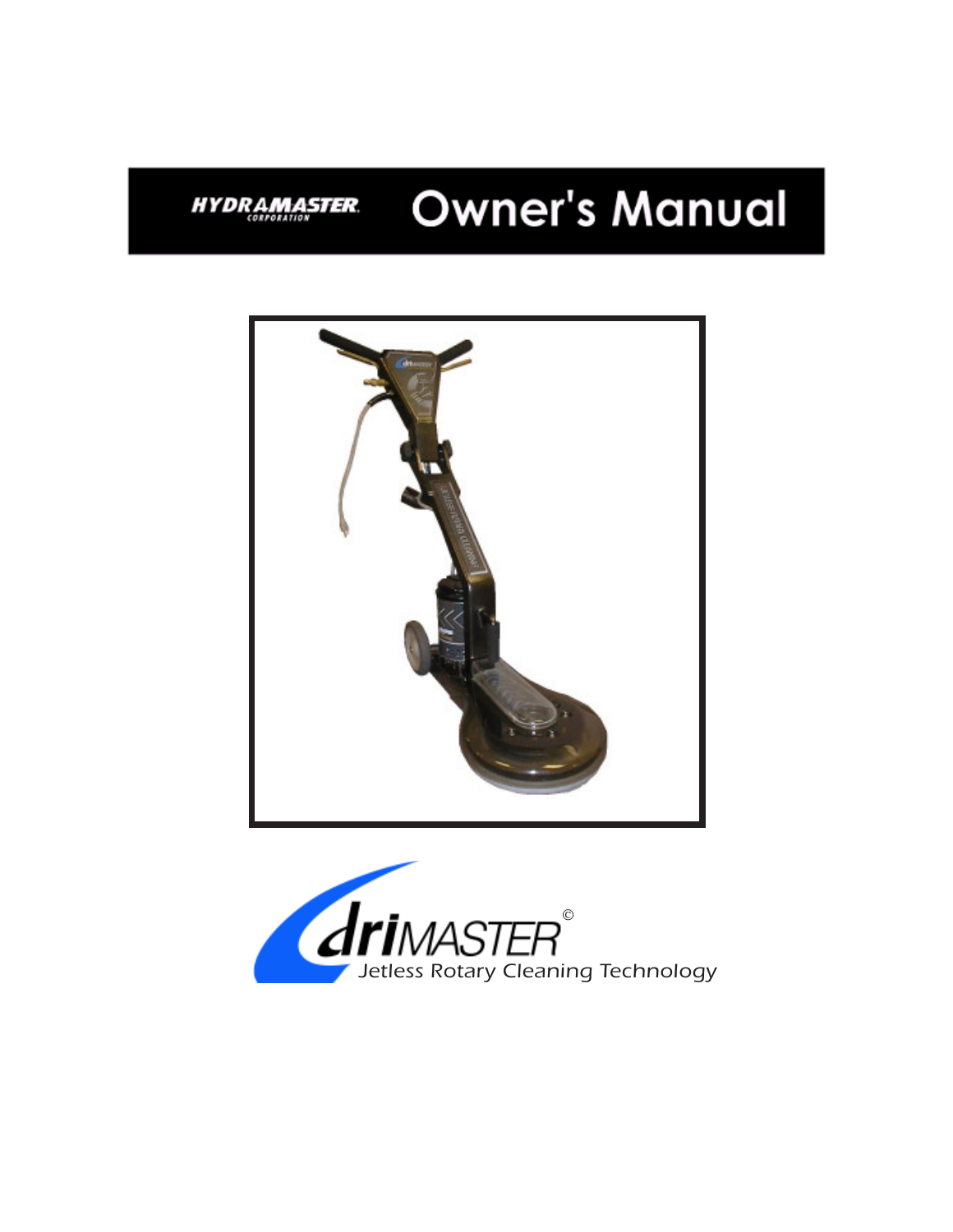*This page intentionally left blank*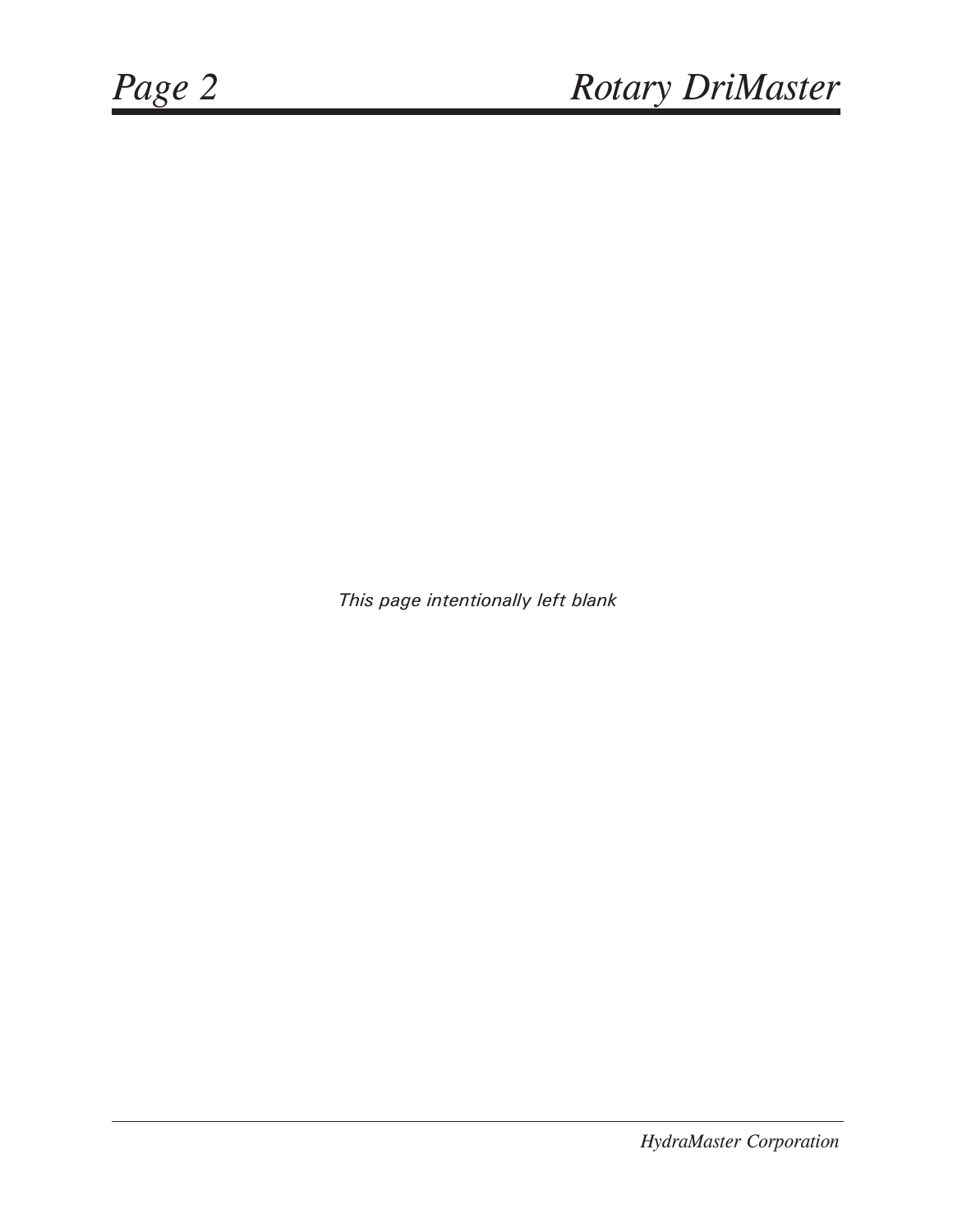



#### *Rotary Extractor*

| <b>Table of Contents</b>         |    |
|----------------------------------|----|
| Introduction                     | 4  |
| <i><u><b>Precautions</b></u></i> | 6  |
| <b>Machine Specifications</b>    | 7  |
| <b>Spare Parts List</b>          | 8  |
|                                  |    |
| Responsibilties                  | 9  |
| <b>System Operation</b>          | 10 |
| <b>Cleaning Information</b>      | 12 |
| <b>Assemblies &amp; Parts</b>    | 13 |
| <i>Machine Maintenance</i>       | 25 |
| Warranty                         |    |

*Machine Serial Number\_\_\_\_\_\_\_\_\_\_\_\_\_\_\_\_\_\_\_\_\_\_\_\_*

*Copyright© 2005 HYDRAMASTER© Corporation Mukilteo, Washington*

*MAN-182-073*

*No part of this manual may be reproduced or used in any form or by any means (i.e. graphic, electronic, photocopying or electronic retrieval systems) without the express written permission of the HYDRAMASTER© Corporation. All rights reserved.*

*Revised October 19, 2005*

*HydraMaster Corporation*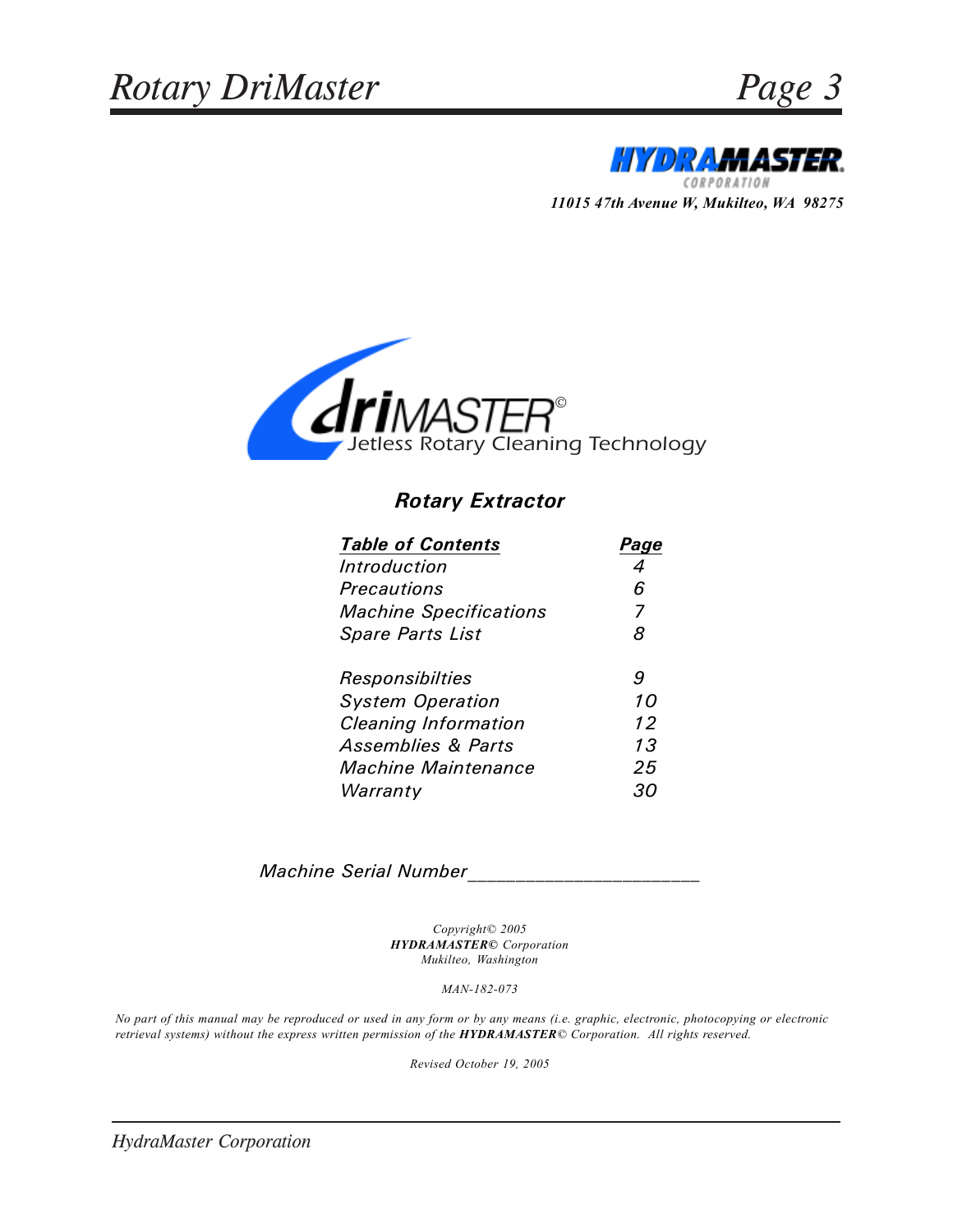# *Introduction*

### **\*\*Congratulations\*\***

You now own a piece of equipment that incorporates the latest innovations in carpet cleaning technology. The Rotary Drimaster features will almost certainly increase the productivity of you and your business. With competition as strong as it is in most communities, you have invested in not only a cleaning tool, but a marketing tool that will enhance your professional image in every way.

Your foresight in purchasing this patented jetless cleaning technology will be rewarded with the knowledge that you care enough to give your customer the maximum cleaning process available.

Once again, congratulations to another cleaning professional who will not wait for tomorrow, and will not have to compete against the Rotary Drimaster. The competition will have to try and compete with you!

#### **An Evolution That Had To Happen**

Your new Rotary Drimaster has been precision engineered to bring you to the stateof-the-art in carpet cleaning. In the past, a wand technician had to supply all the pressure and motion to do the cleaning. The Rotary Drimaster weight distribution and rotary motion enable the technician to maneuver the unit easily with less fatigue and without back strain. The low profile head allows the Rotary DriMaster to clean areas where conventional methods are unable to reach.

The Rotary Drimaster electric motor drives a reduction pulley, which in turn drives the rotary head assembly. Cleaning solution is injected through the center of the head assembly then channeled to the three patented solution injector bars. Soiled solution is then extracted from the carpet by the three cleaning heads and drawn through the clear plastic manifold to your cleaning system's recovery tank.

**NOTE:** The operating temperature and pressure of the cleaning solution as well as the vacuum power depends entirely on the type of cleaning system you use. The Rotary Drimaster will work efficiently with all types of extraction machines, portable or truckmount.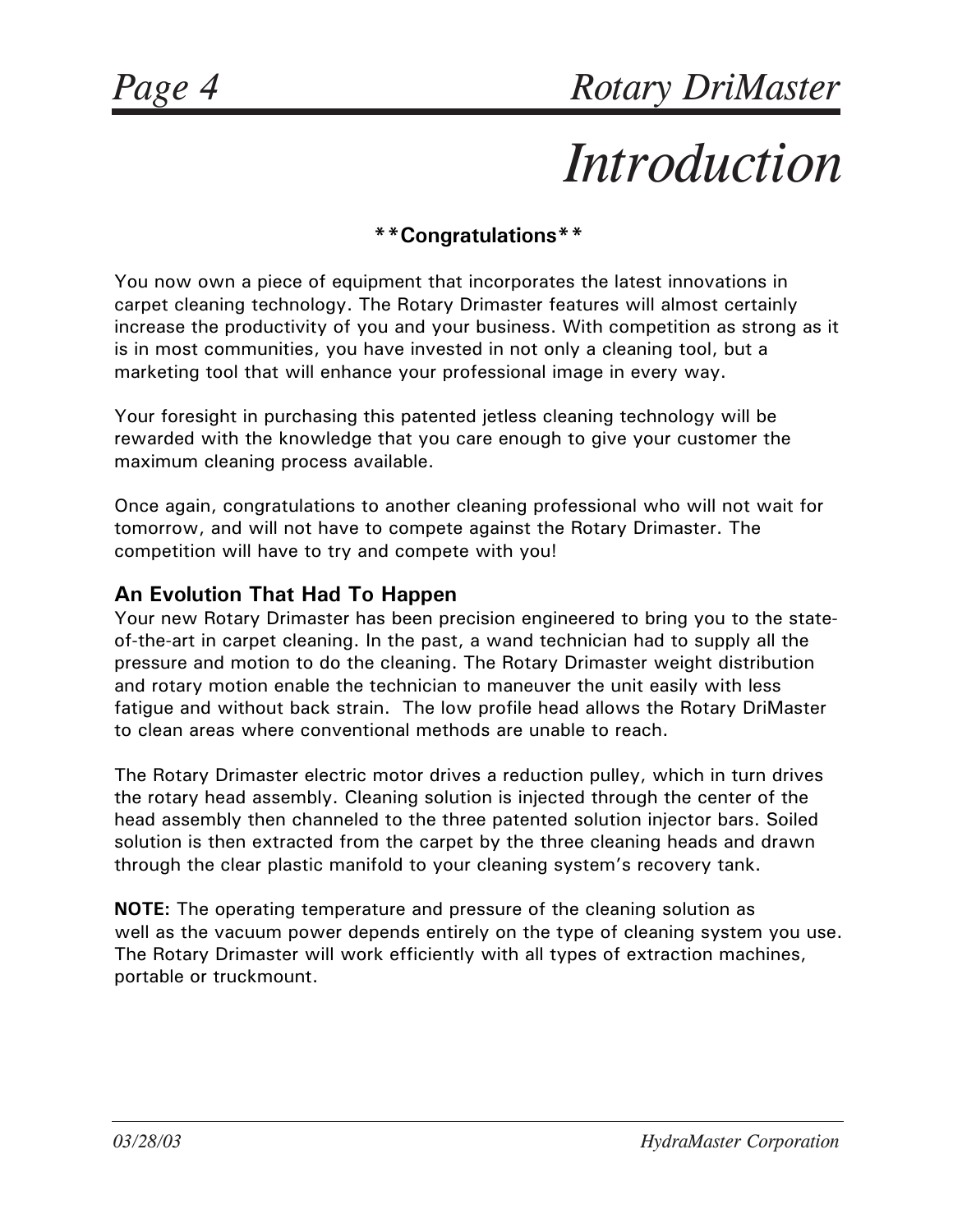#### ♦ **CAUTION** ♦

The manufacturer uses this symbol throughout the manual to warn of possible injury or death.

♦ **WARNING** ♦

This symbol is used to warn of possible equipment damage.

*If you have any questions regarding the operation, maintenance, or repair of this machine. Please contact your local distributor. If your question cannot be resolved by your distributor or by the information within this manual, you may contact HydraMaster Customer Service direct using the following phone numbers.*

#### **Hours Telephone Numbers**

Monday - Friday (425) 775-7276 Parts 8:00 am to 5:00 pm (425) 775-7275 Service PACIFIC STANDARD TIME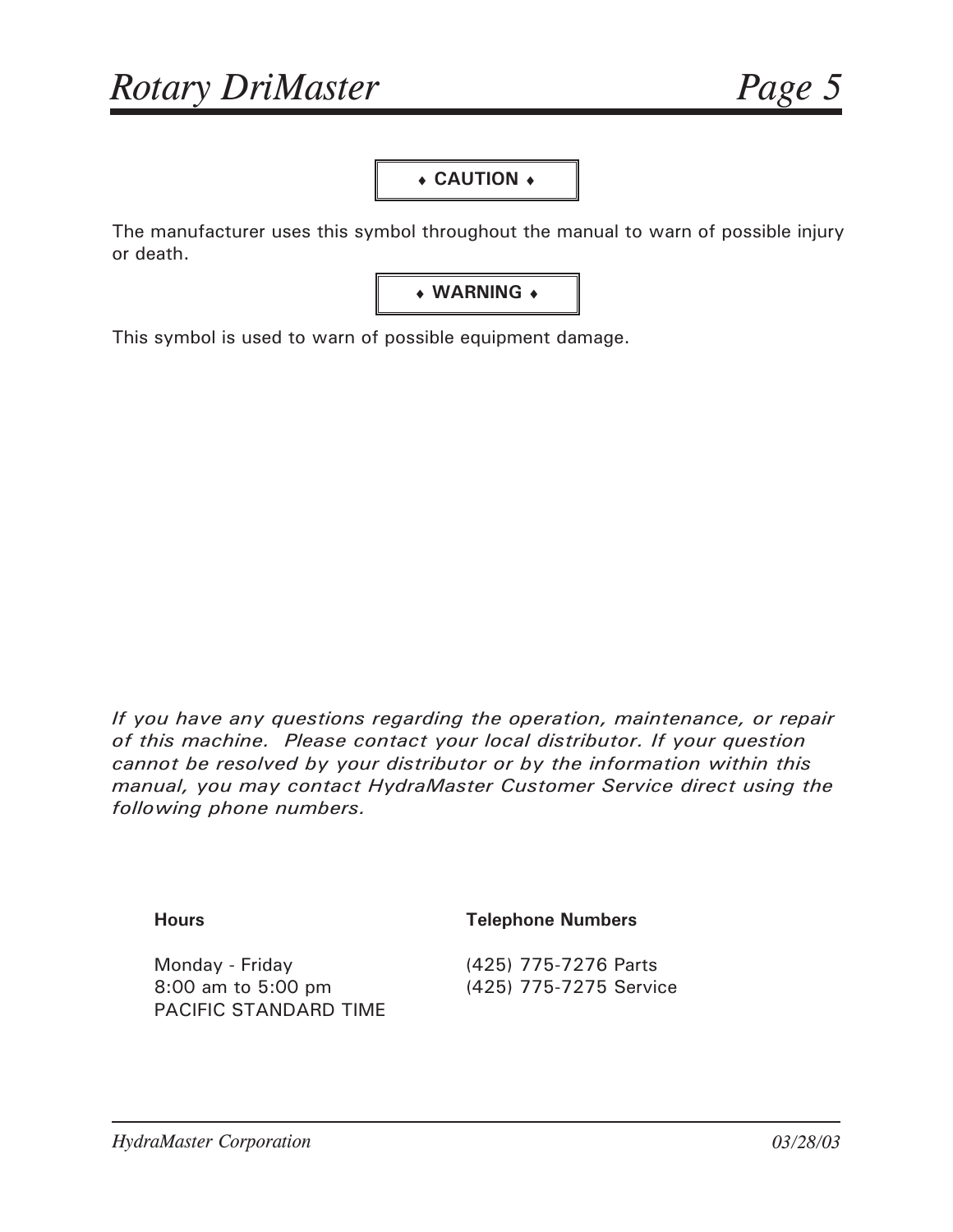### *Precautions*

#### ♦ **CAUTION** ♦

**MOVING PARTS**: Never touch any part of the machine that is in motion. Severe bodily injury may result.

♦ **WARNING** ♦

**ACID RINSE AGENTS**: The increased demand for neutralizing rinse results in the need for special care when using these acid based chemicals in your equipment. The negative side of these products is the corrosive effects the acid can have on metals, including swivels, pumps, heat exchangers, etc.

HydraMaster's *ClearWater Rinse* has been formulated to protect vital components. HydraMaster will not warranty parts that have been damaged from using unprotected acid products that have obviously caused failures.

**HARD WATER PROTECTION**: Failure to take appropriate measures to prevent scale build up can result in **system failure** and **loss of warranty** on affected parts. Test the water in your immediate and surrounding areas with hard water test strips. Assume all water obtained from wells is hard. If you are operating in a Hard Water Area @ 3.5 grains or more per gallon, use a water softening system.

♦ **WARNING** ♦

**FREEZE PROTECTION**: There is often little warning before a cold spell. Therefore, not protecting this equipment from freezing will result in costly down-time. Placing an electric heater in the truck or parking the truck indoors will help to insure against freezing, but should not be the primary method of freeze protection.

#### ♦ **CAUTION** ♦

**HOT SURFACES**: During the operation of this equipment, many surfaces on the machine can become very hot. When near high pressure hoses for any reason care must be taken not to touch any hot surface.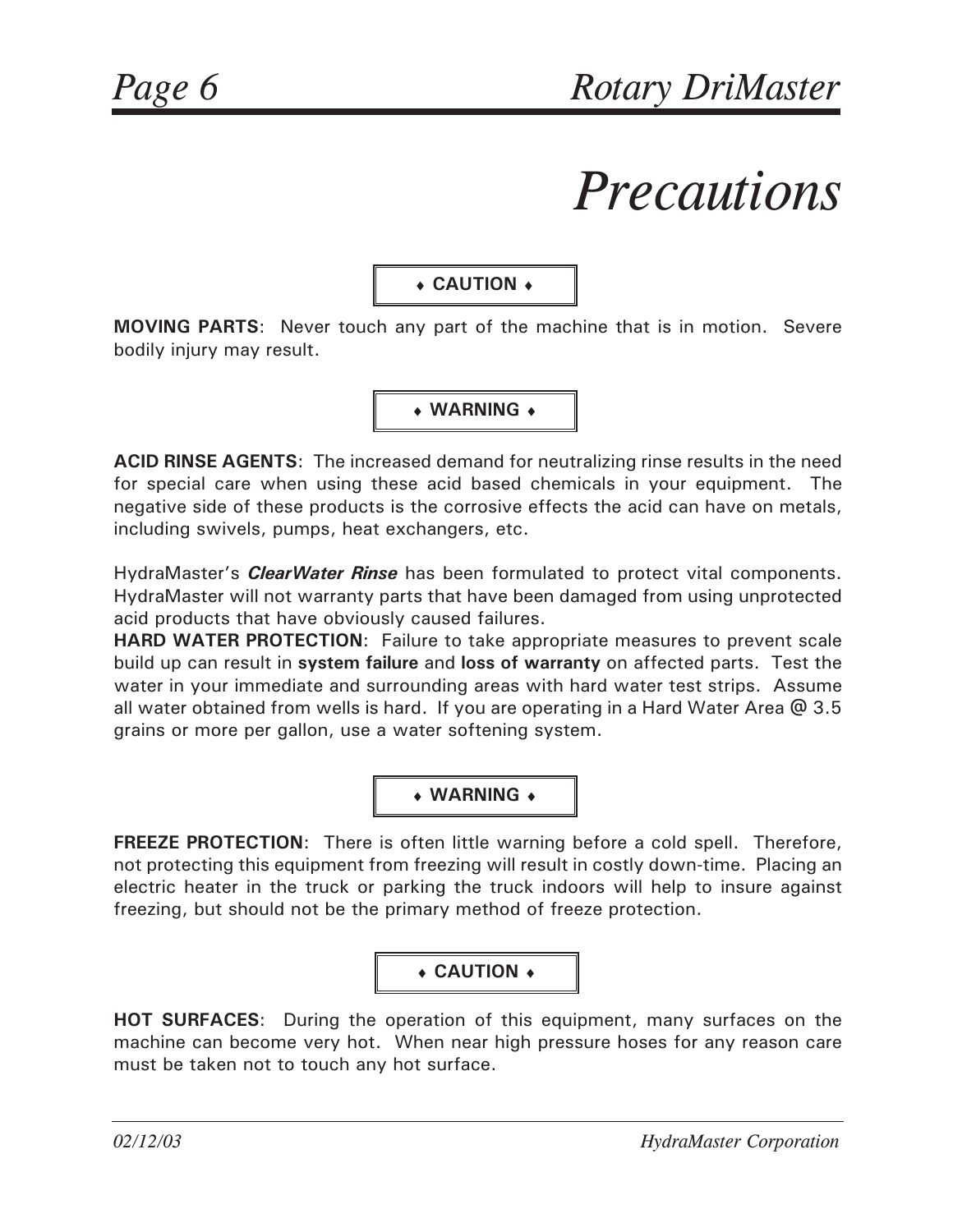# *Machine Specifications*

| Length:              | 34"                                                                                                                                                                                                                                                                           |
|----------------------|-------------------------------------------------------------------------------------------------------------------------------------------------------------------------------------------------------------------------------------------------------------------------------|
| <b>Base Width:</b>   | 13"                                                                                                                                                                                                                                                                           |
| Height:              | 30"                                                                                                                                                                                                                                                                           |
| Weight:              | 48 lbs                                                                                                                                                                                                                                                                        |
| Motor:               | 115 V, 1/2 HP<br>1725 RPM Input<br>120 RPM Output                                                                                                                                                                                                                             |
| <b>Drive System:</b> | <b>Belt Drive</b>                                                                                                                                                                                                                                                             |
| <b>Construction:</b> | The lower and upper frame are cast<br>aluminum, the cleaning head is machined<br>aluminum and UHMW. The smoked<br>cowlings are made from PolyCarbonate<br>plastic and the clear plastic vacuum tube is<br>made from PETG. Other parts are either<br>metal or various plastic. |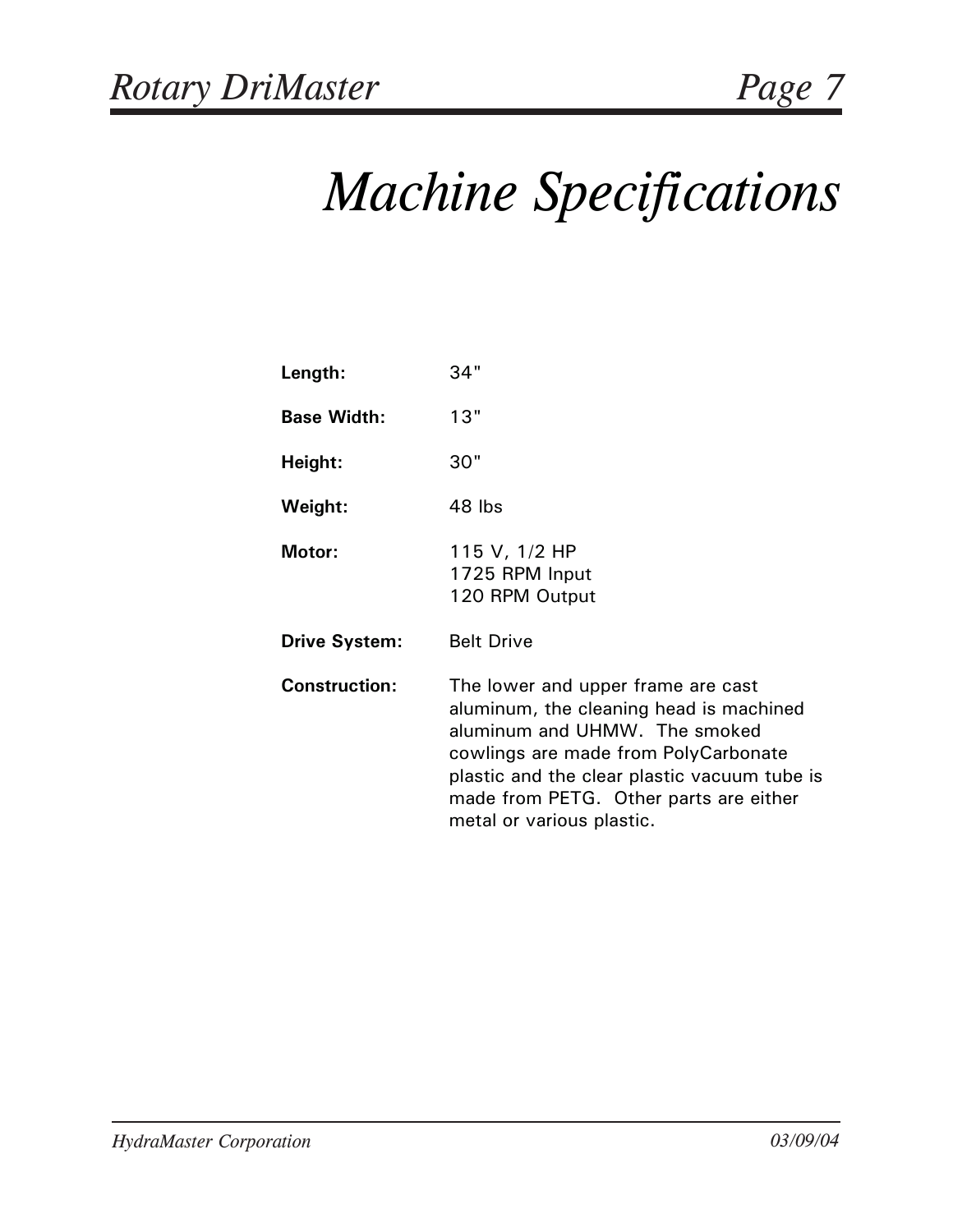# *Spare Parts*

Down-time on the unit can be very expensive, because your Rotary Drimaster unit is capable of generating several hundred dollars per day. In order to minimize such down-time, it is strongly recommended by the manufacturer that you purchase and keep in your truck the parts listed below.

#### Parts Orders

**To expedite your parts needs, please call your Local Distributor.** In most instances, he either stocks or has access to parts through a regional service center. If further assistance is needed, contact the factory and coordinate your needs. If this becomes necessary, always indicate the method of shipment you desire, i.e. UPS, Blue Label, Air Freight, Air Express, etc.

HydraMaster Parts Dept. Phone (425) 775-7276

### **RDM Spare Parts List**

| <b>PART NO</b> | <b>DESCRIPTION</b>        |   |
|----------------|---------------------------|---|
| 049-033        | Filter, 1/4" Inline       | 1 |
| 052-051        | Quick Connect, 440 Female | 1 |
| 057-183        | Gasket, Bar Jet           | 1 |
| 076-069        | Jet, Rotary Bar S/S       | 1 |
| 078-019        | Kit, Wand Valve Plunger   | 1 |
| 108-129        | Protector, Bar Jet UHMW   | 3 |
| 154-135        | <b>Stabilizer Pad</b>     | 3 |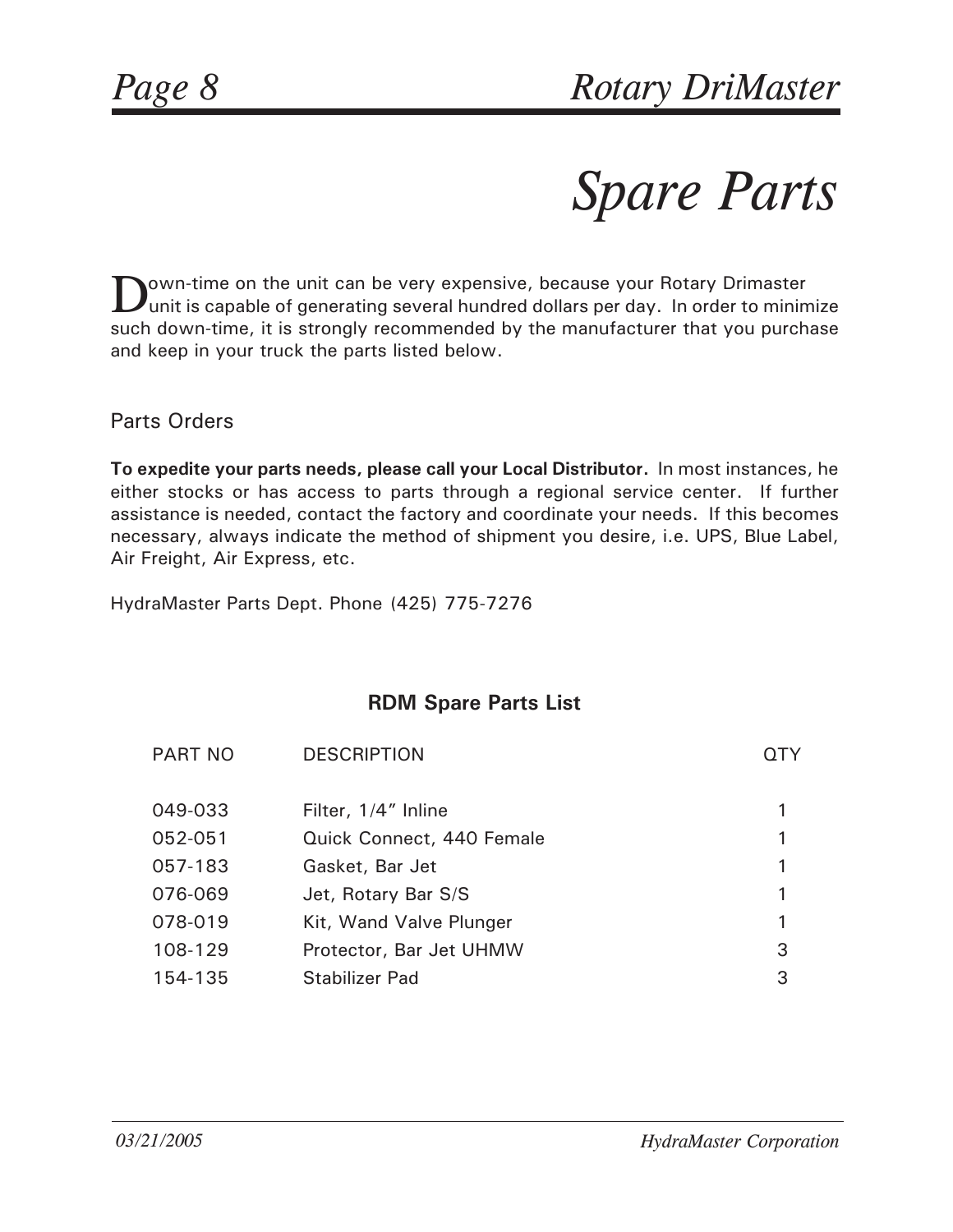# *Responsibilities*

U pon arrival the unit should immediatley be examined and operated to ensure<br>Uthat it was not damaged in transit.

Purchaser's Responsibility:

It is the purchaser's responsibility to **Read the Owner's Manual** and to familiarize yourself with the information contained therein. *Special attention should be paid to all Cautions and Warnings.*

Sales Representative's Responsibility:

#### Acceptance of Shipment

- 1. If the unit shows any outward signs of damage, do not sign the delivery receipt until you have closely inspected the unit and noted any damage on the delivery receipt.
- 2. The salesman from whom you purchased your unit is responsible for thoroughly training you in its operation, maintenance and precautions.

#### **Training**

- A thorough review of the operation manual with the purchaser.
- Instruction and familiarization in:
	- how to correctly operate the unit,
	- how to correctly clean with the unit,
	- where and how often to check filters, belts, etc.
	- how the unit's systems work, how to troubleshoot the unit,
	- how to do basic repairs, safety precautions and their importance,
	- freezing damage and how to avoid it,
	- hard water damage and how to avoid it.
- A thorough review of the unit warranty and warranty procedures.
- A thorough review of hard water precautions and warnings.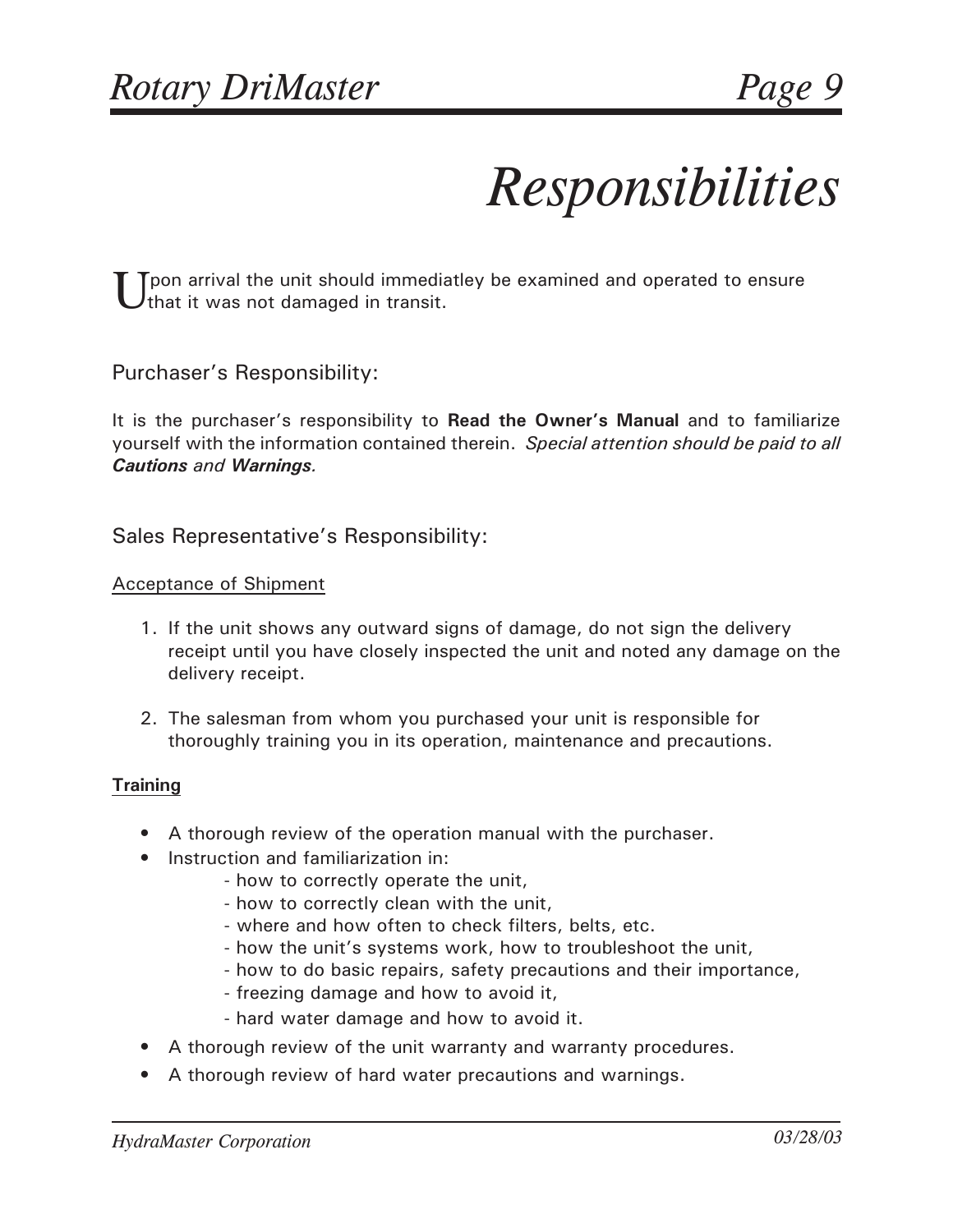# *System Operation*

#### Handle Adjustment:

To adjust the handle loosen the rubber knobs on each side of the machine. Tilt the handle to a comfortable height. Generally, the most comfortable position is whith the arms fully extended when the machine head is flat on the floor in the cleaning position. (This is where the machine "hovers" directly in front of the operator and doesn't move to either side) Hold the handle in one hand at the desired height and tighten one of the knobs, this will keep the handle in position temporarily. Use both hands to secure both knobs.



**Note: Most Technicians have found better control and less fatigue when the handle is in a low position just around the hip line. There is an ideal position for each person, it may be necessary for you to find what position is most comfortable.**

#### Solution and Vacuum Hook ups:

Your Rotary Drimaster is equipped with a 440 male quick connect for the solution hose hookup and a 2" O.D. x 1 ½" I.D. vacuum hose connection. A solution hose with a 440 female quick connect is required. The vacuum inlet requires either a 2" hose or a 1  $\frac{1}{2}$ " hose.

#### Electrical Hook Up:

The Rotary Drimaster is equipped with a 50 foot extension cord. Attach the female end to the male pigtail in the upper handle and attach the other end to a 15 amp receptacle. When using a after-market extension cord it must be a 14/3 gauge or greater.



Use of a cord smaller than 14 gauge may cause the circuit breaker in the house to trip unnecesarily or damage the motor.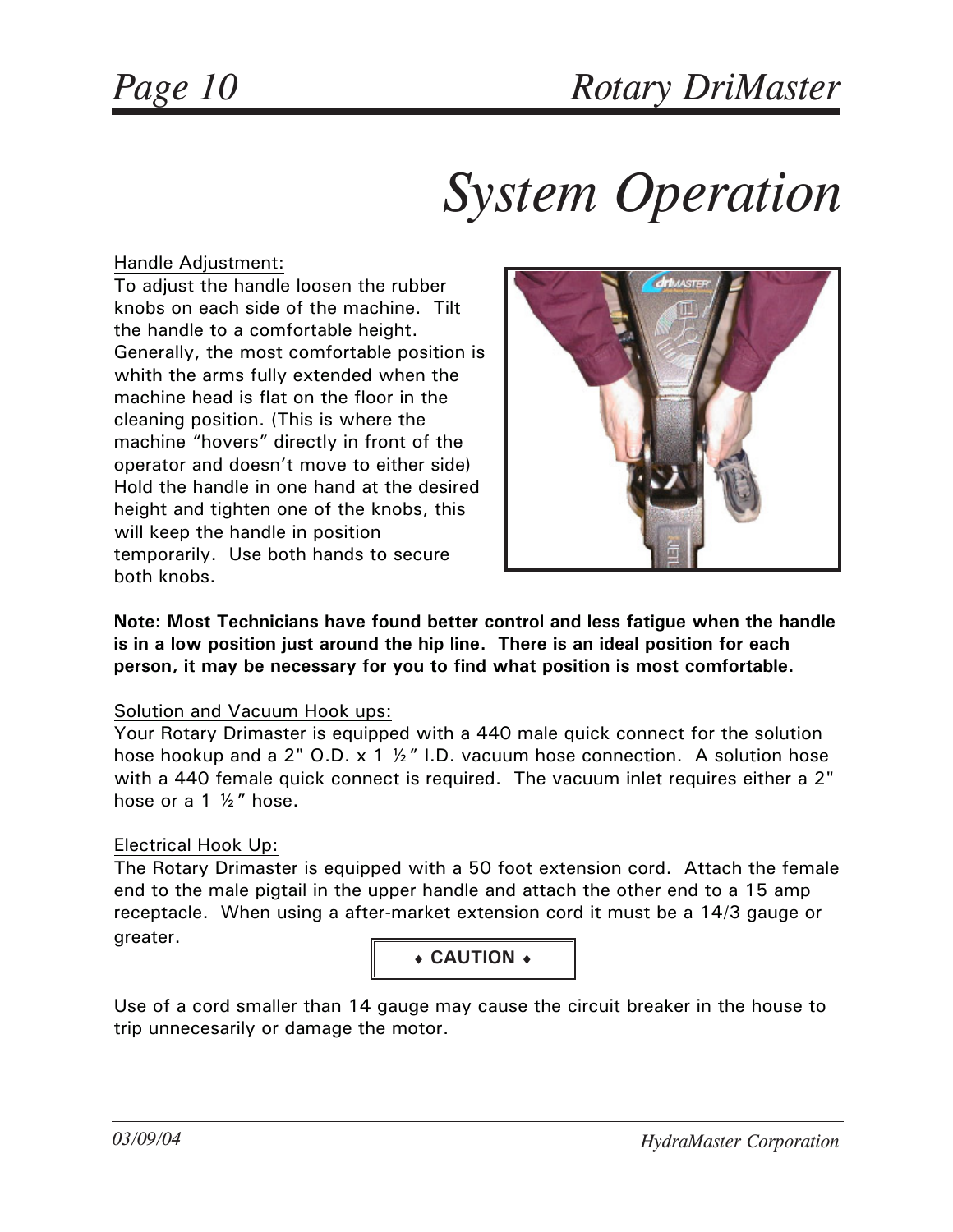#### ♦ **CAUTION** ♦

**Do not, under any circumstances, remove the ground prong from your extension cord. Serious injury or death may result.**

#### Operation instructions:

**Control Functions:** There are control triggers located on each side of the handle under the rubber hand grips. As you operate the Rotary Drimaster, the trigger on the right-hand side controls the electric motor that drives the cleaning heads. On the left hand side, the trigger controls the high pressure solution spray. The air flows constantly while the Rotary

Drimaster is in operation.

**Proper Cleaning Technique:** The Rotary Drimaster Tool was designed to be a low moisture extraction tool. When used properly, drying times of 1-3 hours can be expected, without a second dry pass. The key to achieving these results is maintaining the correct speed of the tool. This will vary depending on the type of carpet beining cleaned.



**Maneuvering Your Rotary Drimaster:** Your Rotary Drimaster maneuvers like a rotary floor machine. To move the Rotary Drimaster to the right, lift the handle slightly and to move to the left lower the handle slightly. The more you lift or lower the handle, the faster the Rotary Drimaster will move. To move forward and backward, position the handle so that the unit remains a stationary, then push forward or pull back.

#### ♦ **WARNING** ♦

**Do not operate your Rotary Drimaster on dry carpets; the friction generated by the revolving cleaning heads may damage fibers in the carpet. Once you have become familiar with the speed and movement of the machine, practice making it hover in one spot. (The hovering maneuver is useful for removing stubborn stains, as well as removing furniture indentations.) Do not tilt machine sideways while moving forward and backward. A loss of control may result in damage to the unit or surrounding objects.**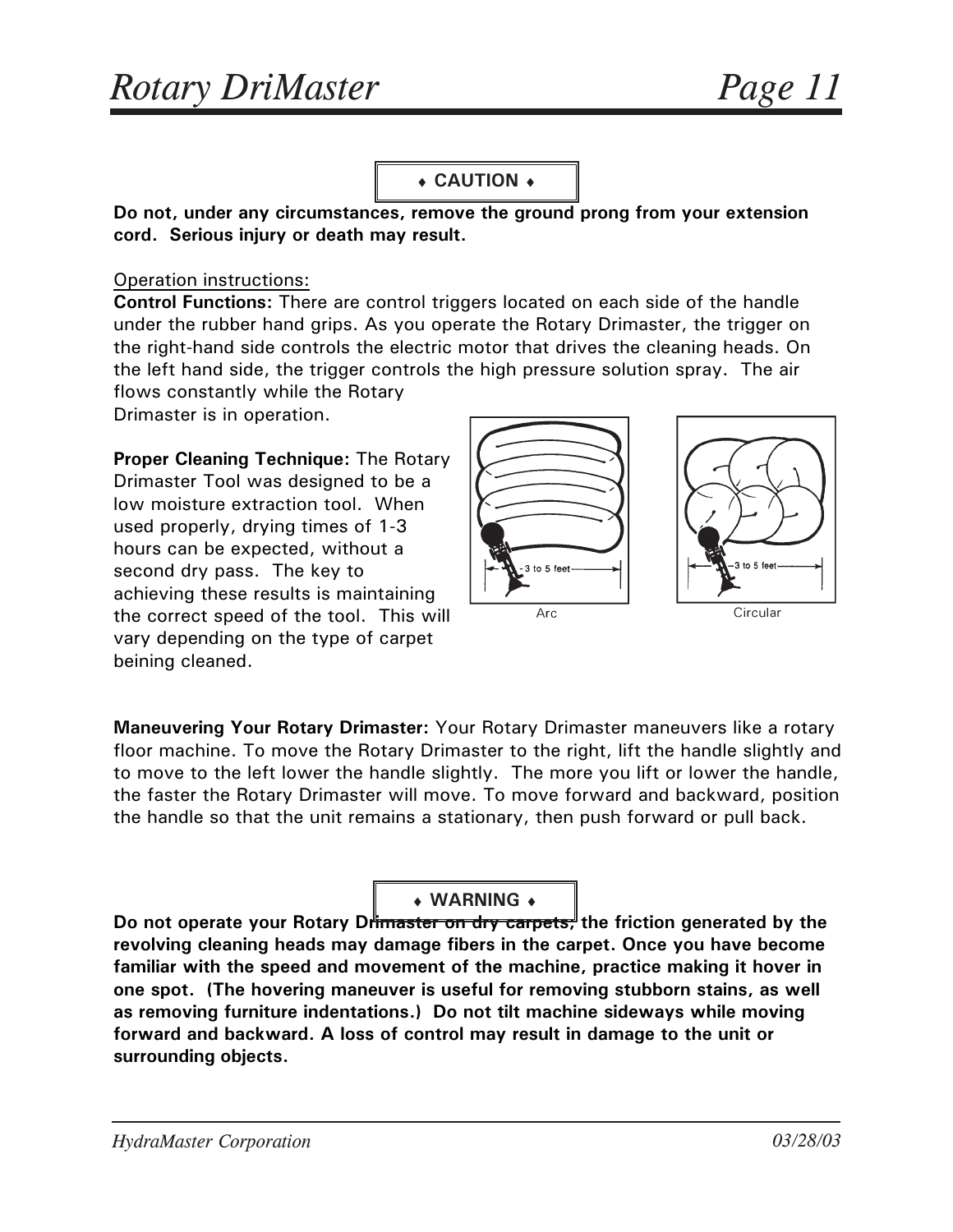# *Cleaning Information*

### **The Following Cautions Should Be Observed While Cleaning:**

1. DO NOT operate your Rotary Drimaster over metal floor moldings. Damage to both the molding and the cleaning head will result.

2. DO NOT operate your Rotary Drimaster on hardwood floors.

3. DO NOT operate your Rotary Drimaster over loose or unraveled carpet seams. The cleaning head may catch and cause further damage.

4. DO NOT operate your Rotary Drimaster on concrete floors. It will develop sharp edges on the extraction heads that will damage carpet fibers.

5. DO NOT clean over the edge of a loose carpet. Instead, clean only up to the edge. Damage may occur should the extraction heads catch the loose carpet.

#### **Special Information**

1. During the cleaning of some plush carpets you may notice a "pilling" effect. With a Rotary Drimaster, loose yarns form balls and are kicked aside as the cleaning heads revolve. This is normal when aggressive cleaning or even normal vacuuming takes place, as evidenced by a number of dead, loose yarns in the vacuum cleaner bag. These loose yarns, in most cases, are short staple yarns or filler yarns used to give the carpet a denser appearance. Because your Rotary Drimaster weighs approximately 46 pounds and rests on three two-inch cleaning heads, the yarns are not sucked up into the vacuum heads as they are with a vacuum cleaner or oldstyle cleaning wand.

2. The Rotary Drimaster will leave the carpet with a freshly-cleaned appearance. The carpet should be brushed or groomed after the cleaning process to remove any swirl marks left behind.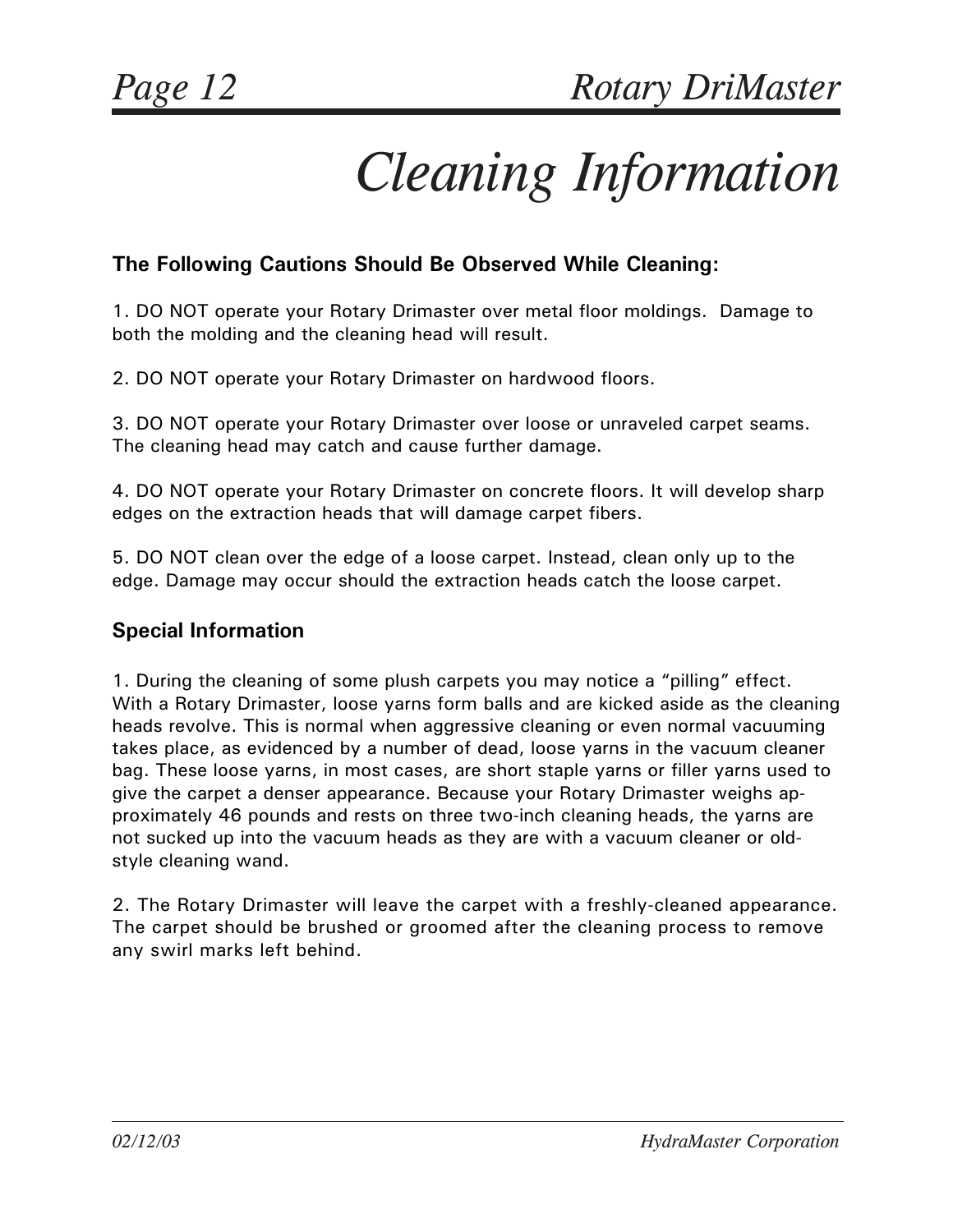# *Assemblies & Parts*

Figure 1 **Machine Assembly - w/o Covers** D-5071 Rev C

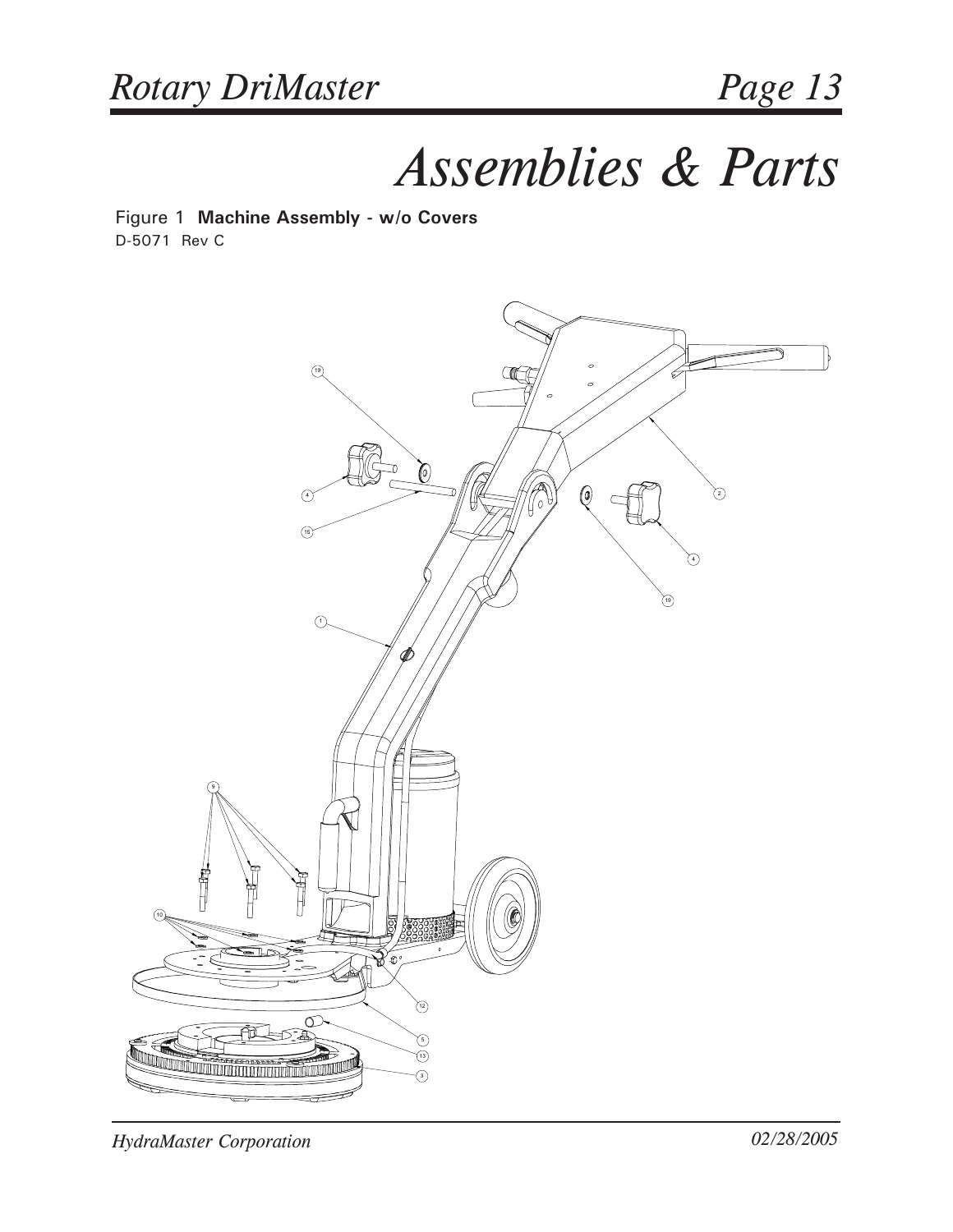#### Figure 2 **Machine Assembly - w/ Covers** D-5071 Rev C

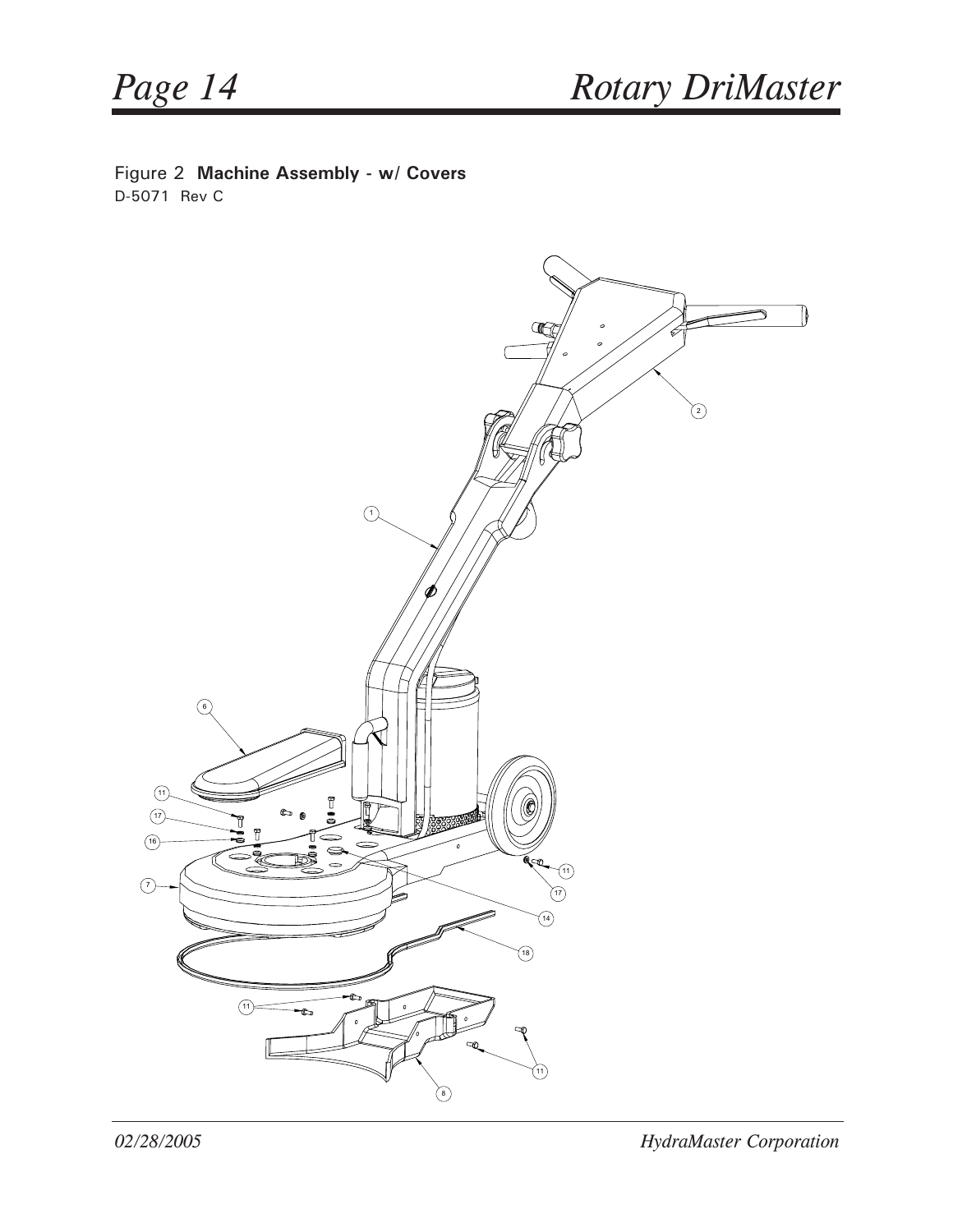| <b>Item</b>    | <b>Part Number</b> | <b>Description</b>                                        | <b>Qty</b> |
|----------------|--------------------|-----------------------------------------------------------|------------|
| 1              |                    | Fig. 3 & 4 Assembly, Base - Lower Handle - RDM            | 1          |
| $\overline{2}$ | Fig. $5$           | Assembly, Upper Handle - RDM                              |            |
| 3              |                    | 000-078-376 Assembly, Complete Head - RDM                 |            |
| 4              |                    | 000-061-131 Knob, Handle - RDM                            | 2          |
| 5              |                    | 000-010-117 Belt, Timing Large - RDM                      |            |
| 6              |                    | 000-041-434 Clear Vacuum Tube - Complete - RDM            |            |
| 7              |                    | 000-041-414 Cowling, Top - RDM                            |            |
| 8              |                    | 000-041-412 Cowling, Bottom - RDM                         |            |
| 9              |                    | 000-143-004 Screw, 1/4"-20UNC x 1.50" Lg. Hex Head        | 6          |
| 10             |                    | 000-174-003 Washer, 1/4" Flat                             | 6          |
| 11             |                    | 000-143-126 Screw, #10-24UNC x 0.50" Lg. Hex Head         | 11         |
| 12             |                    | 000-068-650 Hose, 3/16" x 51.25" Lg. Teflon               |            |
| 13             |                    | 000-057-191 Gasket, Teflon Hose - RDM                     |            |
| 14             |                    | 000-027-108 Cap, Grease Port - RDM                        |            |
| 15             |                    | 000-141-035 Rod, Handle Hinge - RDM                       |            |
| 16             |                    | 000-060-001 Grommet, Small Wiring                         | 5          |
| 17             |                    | 000-174-036 Washer, #10 Flat Rubber Backed                | 7          |
| 18             |                    | 000-131-030 Trimlock, RDM                                 |            |
| 19             |                    | 000-174-065 Washer, 0.434 I.D. x 1.00" O.D. Rubber Backed | 2          |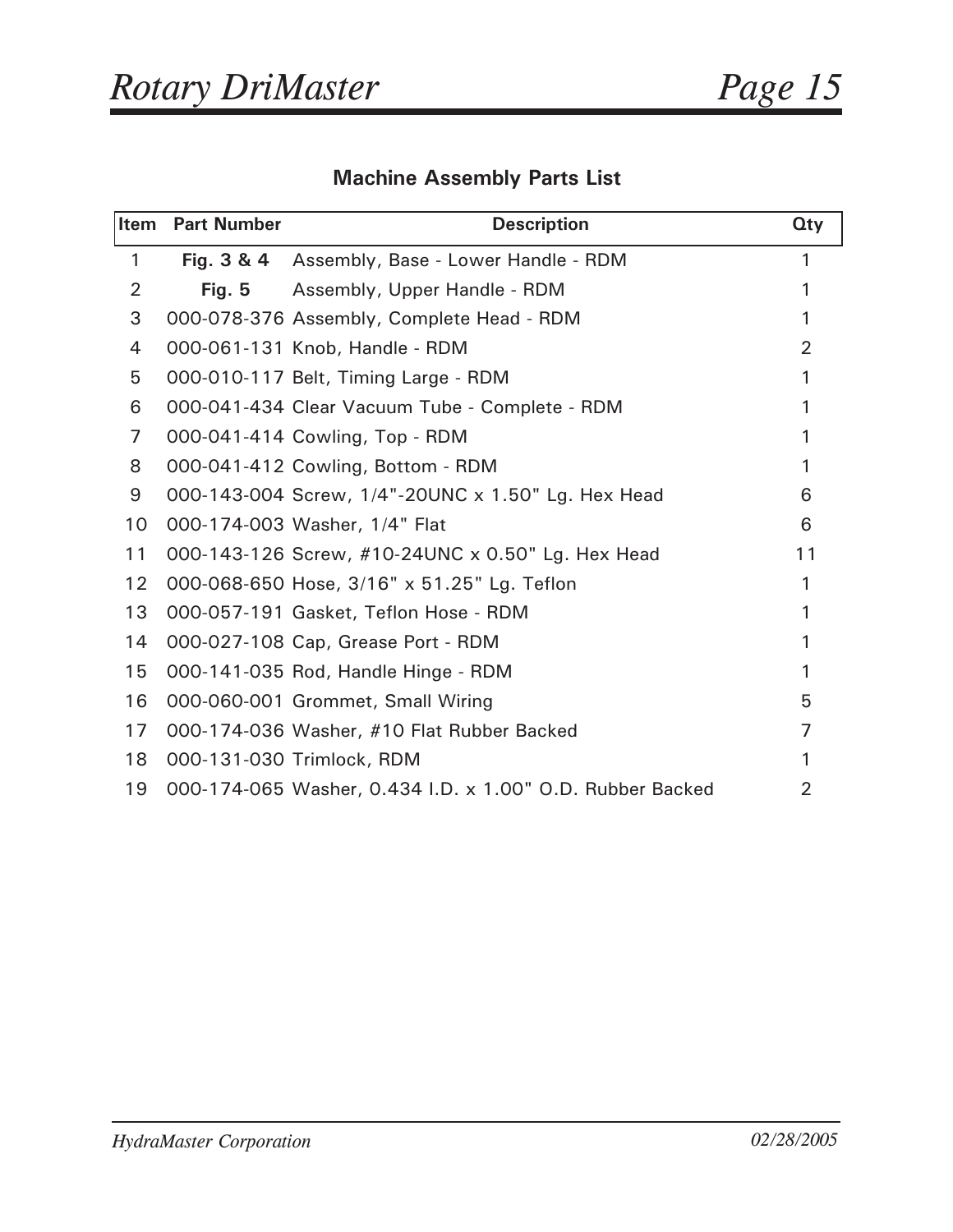#### Figure 3 **Base - Lower Handle Assembly -Top View** D-5505 Rev C

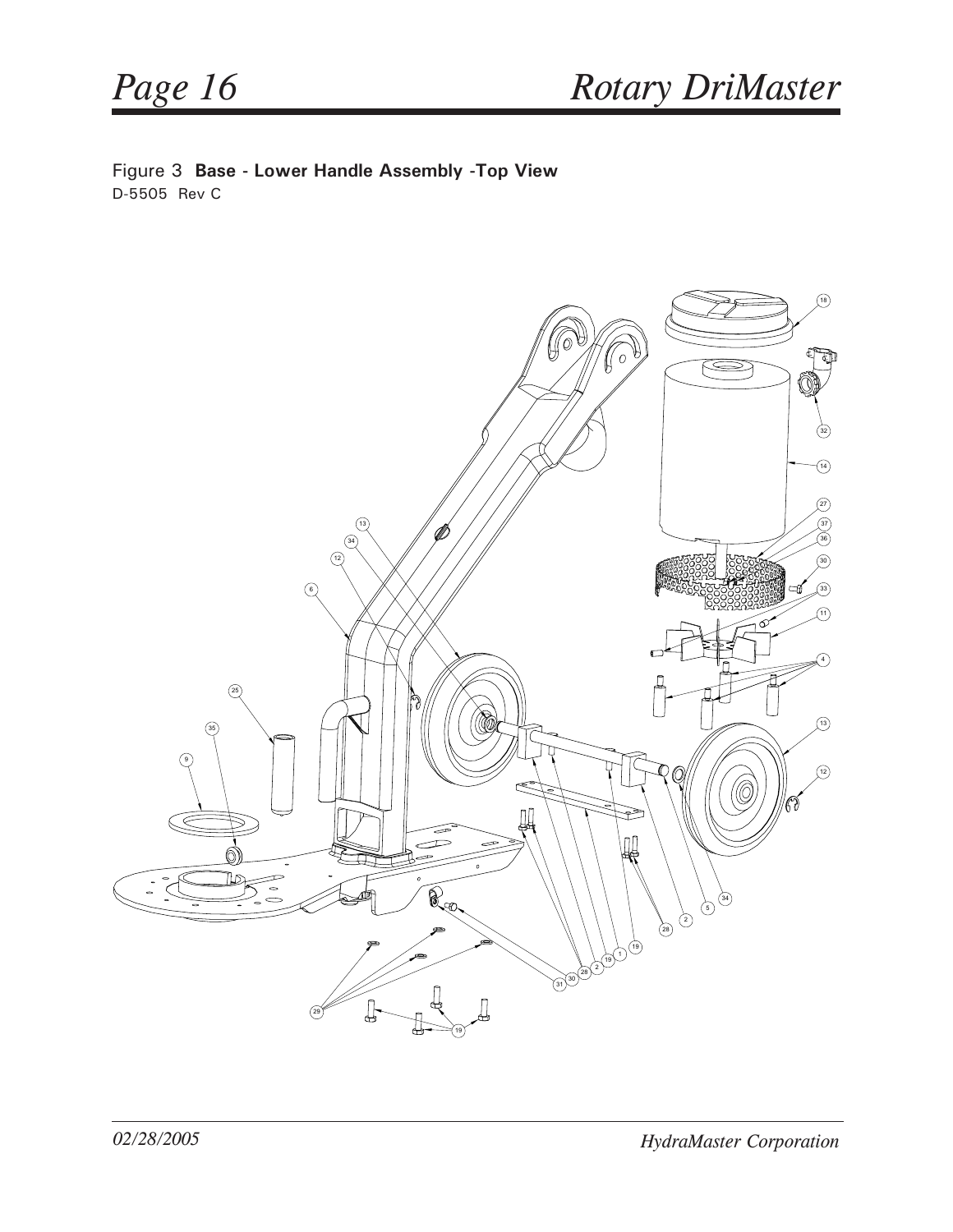#### Figure 4 **Base - Lower Handle Assembly - Bottom View** D-5505 Rev C

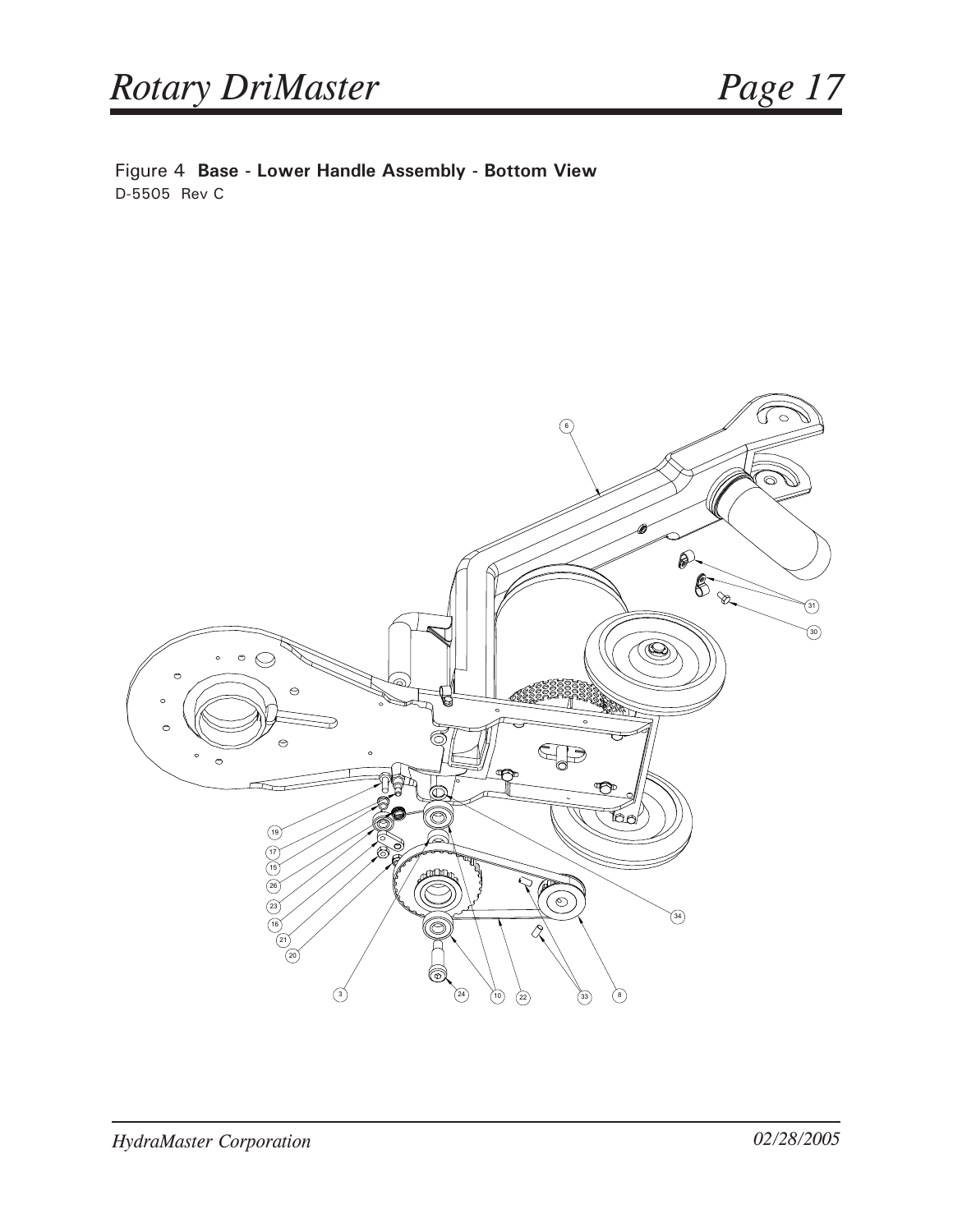|  |  |  | <b>Base - Lower Handle Assembly Parts List</b> |  |  |
|--|--|--|------------------------------------------------|--|--|
|--|--|--|------------------------------------------------|--|--|

|                | <b>Item</b> Part Number | <b>Description</b>                                               | <b>Qty</b>     |
|----------------|-------------------------|------------------------------------------------------------------|----------------|
| 1              |                         | 000-015-785 Bracket, Axle Cross Tie - RDM                        | 1              |
| $\overline{2}$ |                         | 000-015-784 Bracket, Axle Support - RDM                          | $\overline{2}$ |
| 3              |                         | 000-154-116 Spacer, Pulley Bearing Seperator - RDM               | 1              |
| 4              |                         | 000-156-039 Stud, Standoff M-F 1-5/16" x 1/4"-20UNC              | 4              |
| 5              |                         | 000-141-034 Axle, Rear Wheel - RDM                               | 1              |
| 6              |                         | 000-055-156 Frame, Base - Lower Handle - RDM                     | 1              |
| 7              |                         | 000-059-020 Gear, Reduction - RDM                                | 1              |
| 8              |                         | 000-059-021 Gear, Motor - RDM                                    | 1              |
| 9              |                         | 000-057-053 Gasket, 4" O.D. x 2.75" I.D. x 0.375" Thk.           | 1              |
| 10             |                         | 000-008-050 Bearing, Reduction Gear - RDM                        | $\overline{2}$ |
| 11             |                         | 000-050-014 Fan, Motor - RDM                                     | 1              |
| 12             |                         | 000-139-009 Ring, Snap Ring (E-Clip) x 1/2"                      | $\overline{2}$ |
| 13             |                         | 000-177-027 Wheel, 6" x 1.25" Wide Gray Non Marking              | $\overline{2}$ |
| 14             |                         | 000-091-029 Motor, G.E. 1/2 HP - RDM - Modified                  | 1              |
| 15             |                         | 000-020-056 Bushing, Idler - Modified                            | 1              |
| 16             |                         | 000-015-875 Arm, Spring Tensioner - Rotary Drimaster             | 1              |
| 17             |                         | 000-150-160 Shaft, Spring Tension Idler - Rotary Drimaster       | 1              |
| 18             |                         | 000-041-405 Cover, Motor - RDM                                   | 1              |
| 19             |                         | 000-143-001 Screw, 1/4"-20UNC x 0.75" Lg. Hex Head               | 7              |
| 20             |                         | 000-094-009 Nut, 1/4"-20UNC Hex Nylock                           | 1              |
| 21             |                         | 000-094-010 Nut, 1/4"-20UNC Hex                                  | 1              |
| 22             |                         | 000-010-116 Belt, Timing Small - Rotary Drimaster                | 1              |
| 23             |                         | 000-008-047 Bearing, Idler Tensioner - Rotary Drimaster          | 1              |
| 24             |                         | 000-143-553 Screw, 3/8"-16UNC Shoulder                           | 1              |
| 25             |                         | 000-061-005 Handle, Foam Grip - Closed End 0.75" I.D. x 3.5" Lg. | 1              |
| 26             |                         | 000-155-055 Spring, Torsion Idler - Rotary Drimaster             | 1              |
| 27             |                         | 000-108-130 Protector, Motor Fan - Rotary Drimaster              | 1              |
| 28             |                         | 000-143-132 Screw, #10-24UNC x 0.75" Lg. Hex Head                | 4              |
| 29             |                         | 000-174-003 Washer, 1/4" Flat                                    | 4              |
| 30             |                         | 000-143-166 Screw, #10-24UNC x 0.38" Lg. Hex Head                | 3              |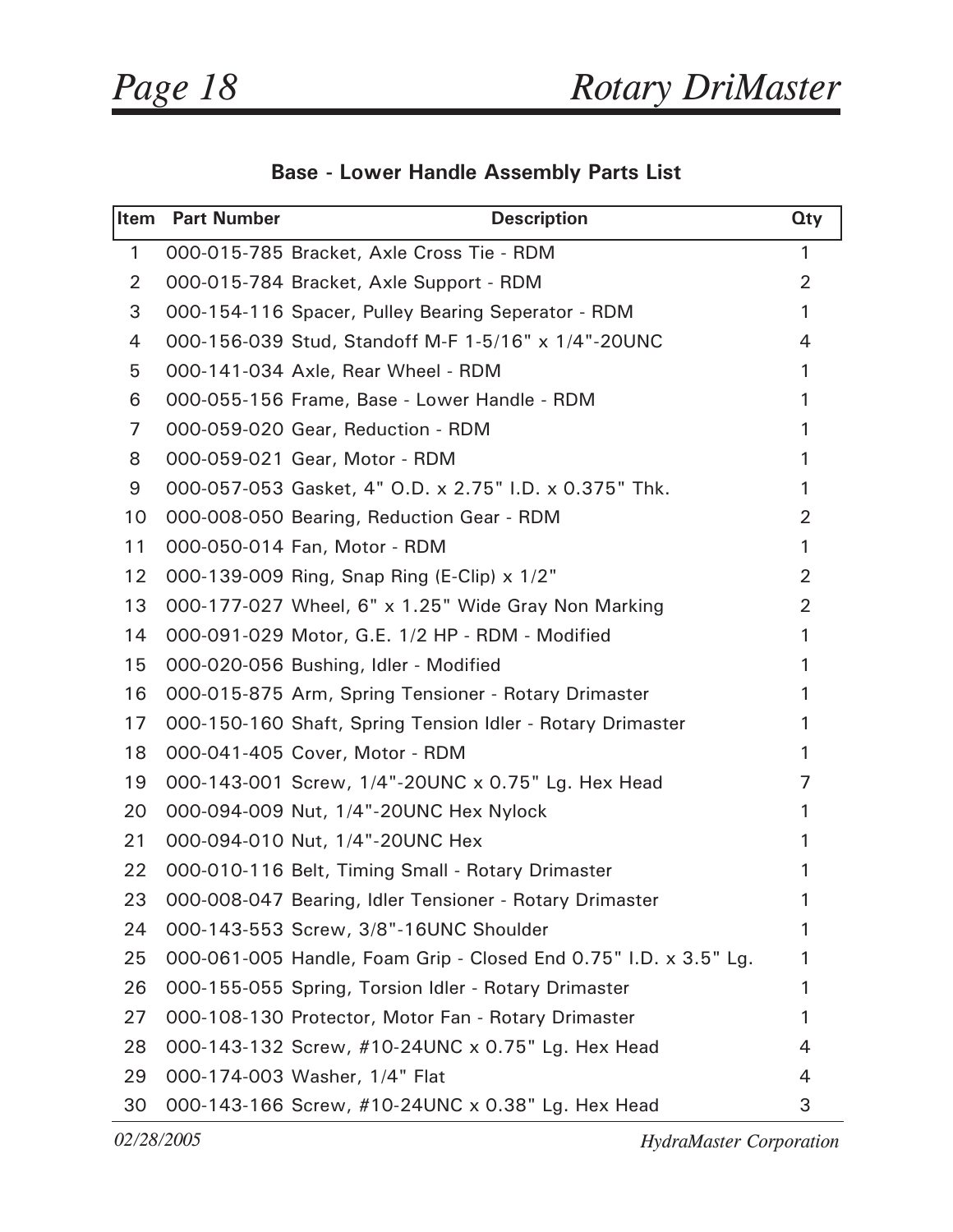|  |  | <b>Base - Lower Handle Assembly Parts List</b> |  |  |  |
|--|--|------------------------------------------------|--|--|--|
|--|--|------------------------------------------------|--|--|--|

|    | <b>Item</b> Part Number | <b>Description</b>                                  |   |
|----|-------------------------|-----------------------------------------------------|---|
| 31 |                         | 000-033-128 Clamp, 3/8" Nylon Hose                  | 3 |
|    |                         | 32 000-108-018 Protector, 3/8" Tite Bite- 90°       |   |
|    |                         | 33 000-143-339 Screw, 1/4"20UNC x 0.50" Lg. Set Z/P | 4 |
|    |                         | 34 000-174-064 Washer, Thrust 1/2"                  | 3 |
|    |                         | 35 000-060-007 Grommet, 3/8" I.D.                   |   |
|    |                         | 36 000-174-001 Washer, #10 Flat                     |   |
| 37 |                         | 000-094-027 Nut, #10-24UNC Hex                      |   |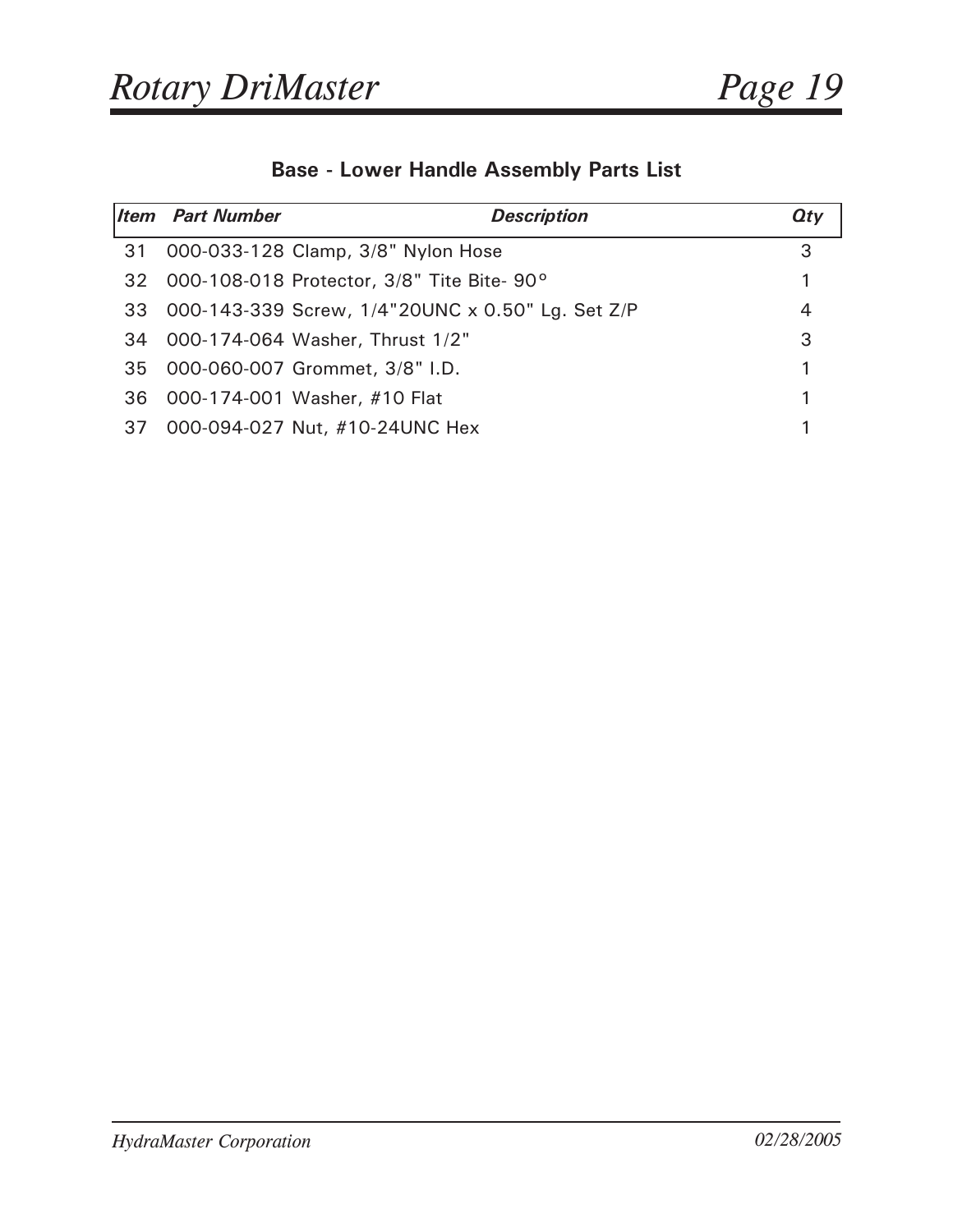Figure 5 **Upper Handle Assembly** D-5506 Rev -

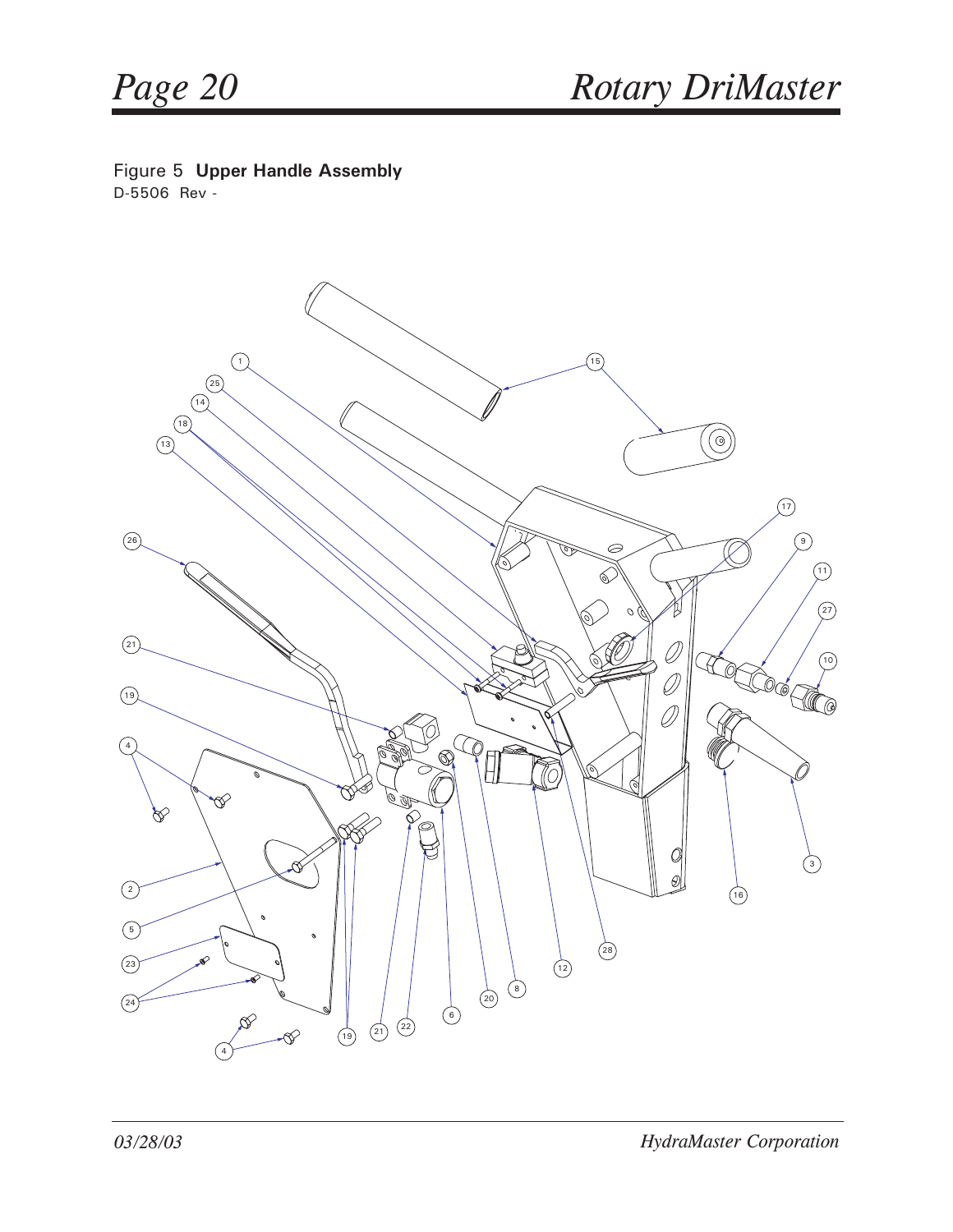### **Upper Handle Assembly Parts List**

|                | Item Part Number | <b>Description</b>                                           | <b>Qty</b>     |
|----------------|------------------|--------------------------------------------------------------|----------------|
| 1              |                  | 000-055-163 Frame, Upper Handle - Painted - RDM              | 1              |
| $\overline{2}$ |                  | 000-041-013 Plate, Back - RX Handle - Painted                | 1              |
| 3              |                  | 000-108-012 Protector, Power Cord Relief Grip                | 1              |
| 4              |                  | 000-143-166 Screw, #10-24UNC x 0.38" Lg. Hex Head            | 4              |
| 5              |                  | 000-143-065 Screw, #10-24UNC x 1.75" Lg. Hex Head            | 1              |
| 6              |                  | 000-169-058 Valve, S/S HydraMaster Solution                  | 1              |
| $\overline{7}$ |                  | 000-052-085 Elbow, 1/4" NPT Street                           | 1              |
| 8              |                  | 000-052-072 Nipple, 1/8" NPT Close                           | 1              |
| 9              |                  | 000-052-071 Nipple, 1/4" NPT Hex                             | 1              |
| 10             |                  | 000-052-050 Quick Connect, 440 Male w/ Viton Standard        | 1              |
| 11             |                  | 000-052-423 Bushing, Modified Set Screw Orifice              | 1              |
| 12             |                  | 000-049-033 Filter, 1/4" In-Line "Y"                         | 1              |
| 13             |                  | 000-108-014 Shield, Micro-Switch - RX                        | 1              |
| 14             |                  | 000-157-032 Switch, Micro - RX                               | 1              |
| 15             |                  | 000-061-004 Handle, Foam Grip - Closed End 1" I.D.           | $\overline{2}$ |
| 16             |                  | 000-106-026 Plug, 1" Cap - Rx Handle                         | 1              |
| 17             |                  | 000-094-036 Nut, 1/2" NPT Pipe                               | $\mathbf{1}$   |
| 18             |                  | 000-143-048 Screw, #6-32UNC x 1.00" Lg. Pan Head             | $\overline{2}$ |
| 19             |                  | 000-143-002 Screw, 1/4"-20UNC x 1.00" Lg. Hex Head           | 3              |
| 20             |                  | 000-094-009 Nut, 1/4"-20UNC Hex Nylock                       | 1              |
| 21             |                  | 000-154-001 Spacer, 1/4" x 5/16" - S/S Solution Valve - Wand | $\overline{2}$ |
| 22             |                  | 000-052-527 Nipple, 1/4" SAE x 1/4" NPT                      | $\mathbf{1}$   |
| 23             |                  | 000-105-018 Plate, Serial I.D. RX-20                         | 1              |
| 24             |                  | 000-140-001 Rivet, 1/8" x 1/4" Aluminum                      | 2              |
| 25             |                  | 000-167-010 Trigger, Power - RX-20                           | 1              |
| 26             |                  | 000-167-009 Trigger, Chemical Solution Valve - RX-20         |                |
| 27             |                  | 000-180-006 Orifice, Set Screw 0.061"                        |                |
| 28             |                  | 000-107-103 Trigger Pivot - RX                               |                |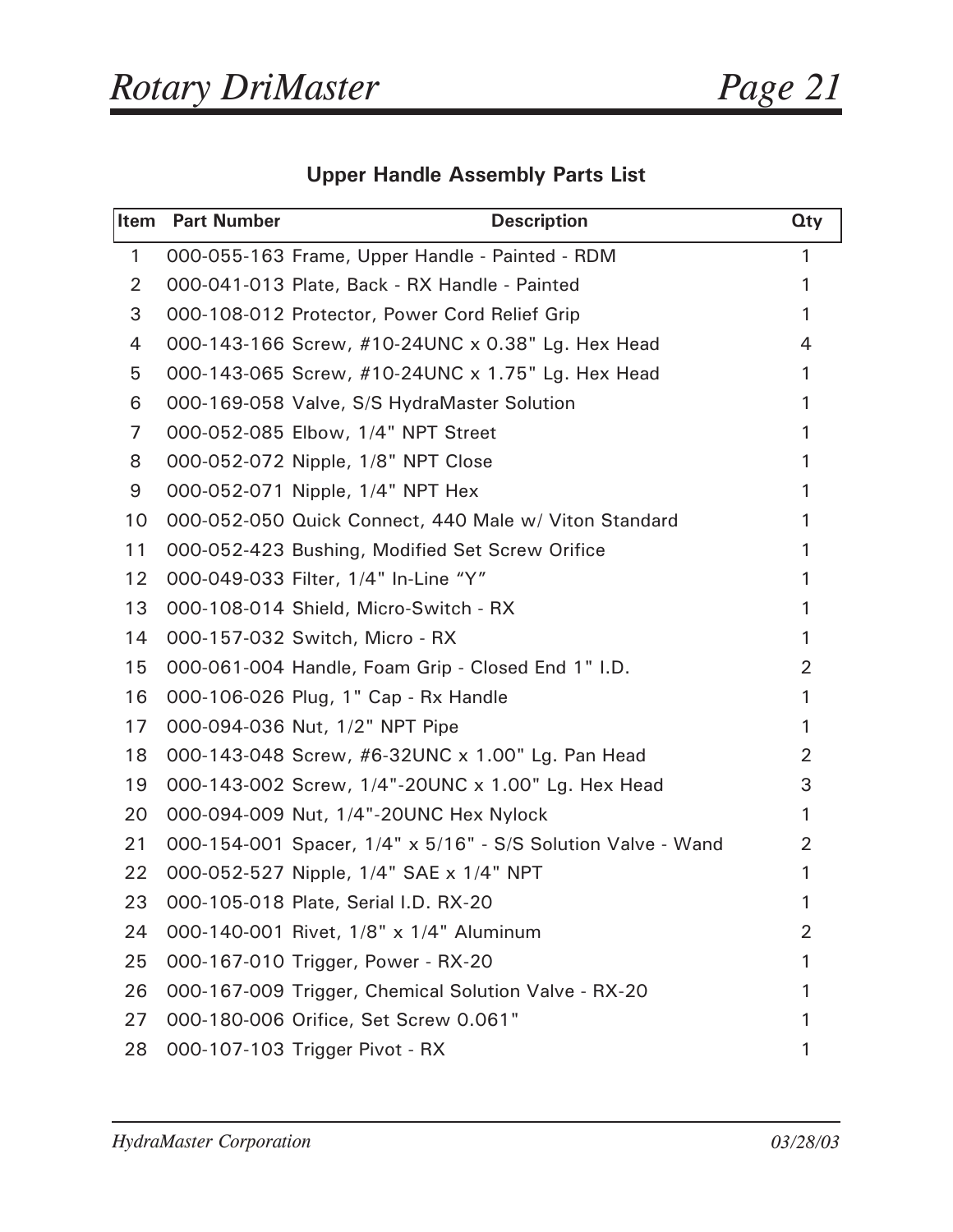### Figure 6 **Complete Head Assembly**

D-5507 Rev D

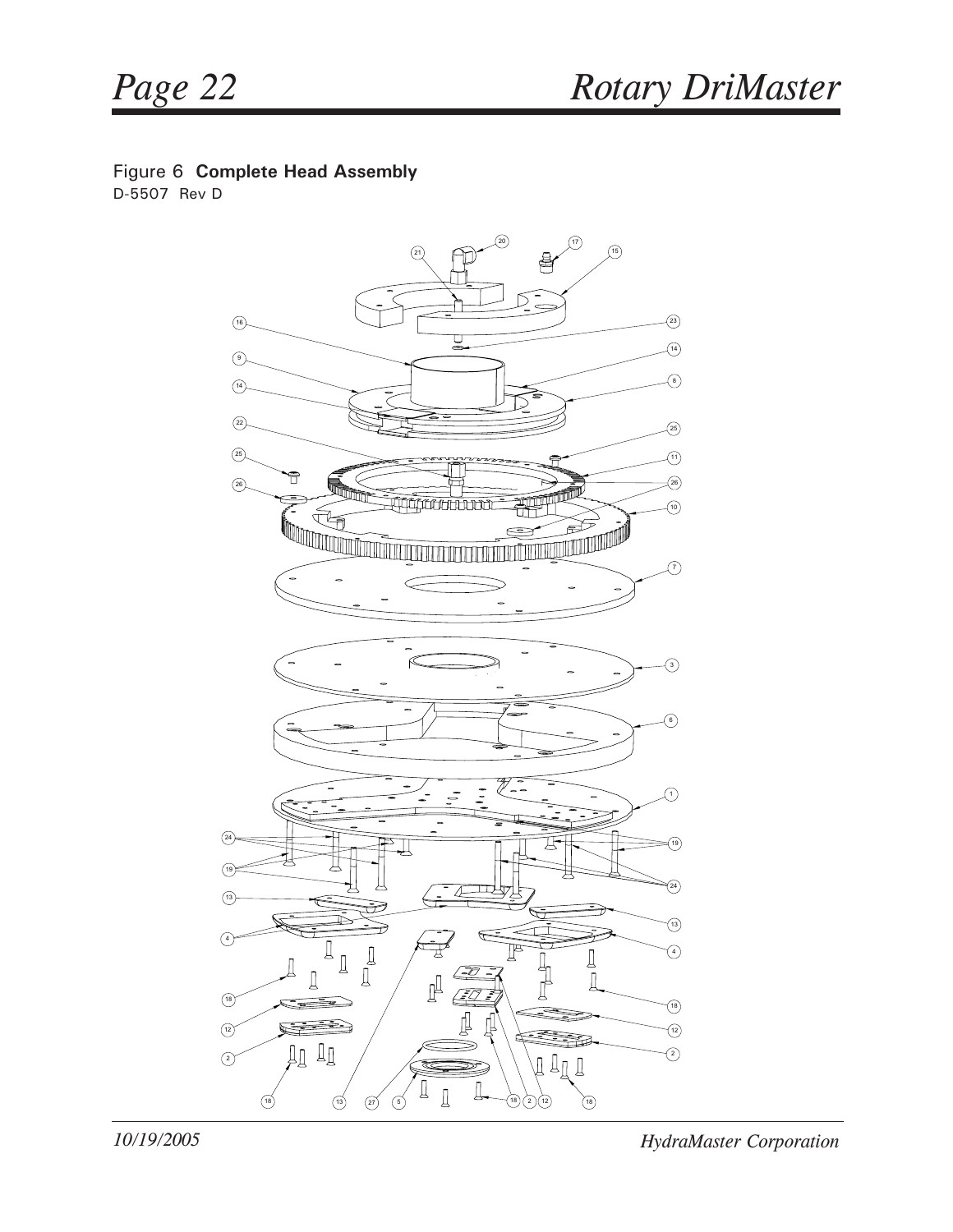### **Complete Head Assembly Parts List**

| Item           | <b>Part Number</b> | <b>Description</b>                                               | <b>Qty</b>     |
|----------------|--------------------|------------------------------------------------------------------|----------------|
| 1              |                    | 000-105-311 Plate, Bottom Assembly - RDM                         | 1              |
| $\overline{2}$ |                    | 000-076-069 Jet, Bar Jet Assembly - RDM                          | 3              |
| 3              |                    | 000-105-309 Plate, Top Plate Assembly - RDM                      | 1              |
| 4              |                    | 000-108-129 Protector, Bar Jet                                   | 3              |
| 5              |                    | 000-041-410 Cover, Water Channel                                 | $\mathbf{1}$   |
| 6              |                    | 000-154-133 Spacer, Triangle Water Channel                       | 1              |
| 7              |                    | 000-105-310 Plate, Head Assembly                                 | 1              |
| 8              |                    | 000-008-051 Bearing, Teflon - Left                               | 1              |
| 9              |                    | 000-008-052 Bearing, Teflon - Right                              | 1              |
| 10             |                    | 000-059-022 Gear, 98 Tooth                                       | 1              |
| 11             |                    | 000-139-028 Bearing, Vented Ring - Molycoated - RDM              | 1              |
| 12             |                    | 000-057-183 Gasket, Bar Jet - RDM                                | 3              |
| 13             |                    | 000-154-135 Spacer, Stabilizer Pad                               | 3              |
| 14             |                    | 000-015-876 Bracket, Grease Retainer - RDM                       | $\overline{2}$ |
| 15             |                    | 000-154-140 Spacer, Friction Bearing - RDM                       | 1              |
| 16             |                    | 000-147-064 Seal, 3" I.D. x 1.25" Wide Nylon Vacuum              | 1              |
| 17             |                    | 000-052-505 Zerk Fitting, 1/8" MPT Grease Fitting-Straight       | 1              |
| 18             |                    | 000-143-559 Screw, #6-32UNC x 0.56" Lg. Flat Hd Philipps         | 33             |
| 19             |                    | 000-143-113 Screw, #10-24UNC x 1 1/2" Lg. Flat Hd Philipps       | 6              |
| 20             |                    | 000-052-719 Elbow, 1/8" NPT x 1/4" Compression Tube              | 1              |
| 21             |                    | 000-125-176 Tube, 1/4" O.D. x 0.035" Wall x 1.44" Lg. S/S - RDM  | 1              |
| 22             |                    | 000-052-714 Compression, 1/8" NPT x 1/4" Tube                    | 1              |
| 23             |                    | 000-097-066 O-Ring, 1/16" Thk. x 3/8" O.D.                       | 1              |
| 24             |                    | 000-143-561 Screw, #10-24UNC x 1.75" Lg. Flat Head Phillips      | 6              |
| 25             |                    | 000-143-533 Screw, #10-24UNC x 0.25" Lg. Pan Head Phillips       | 3              |
| 26             |                    | 000-174-103 Washer, Ø0.188" I.D. x Ø0.875" O.D. x 0.125" Thk.    | 3              |
| 27             |                    | 000-097-067 O-Ring, 1.818 O.D. x 1.612 I.D. Water Resivoir Cover | 1              |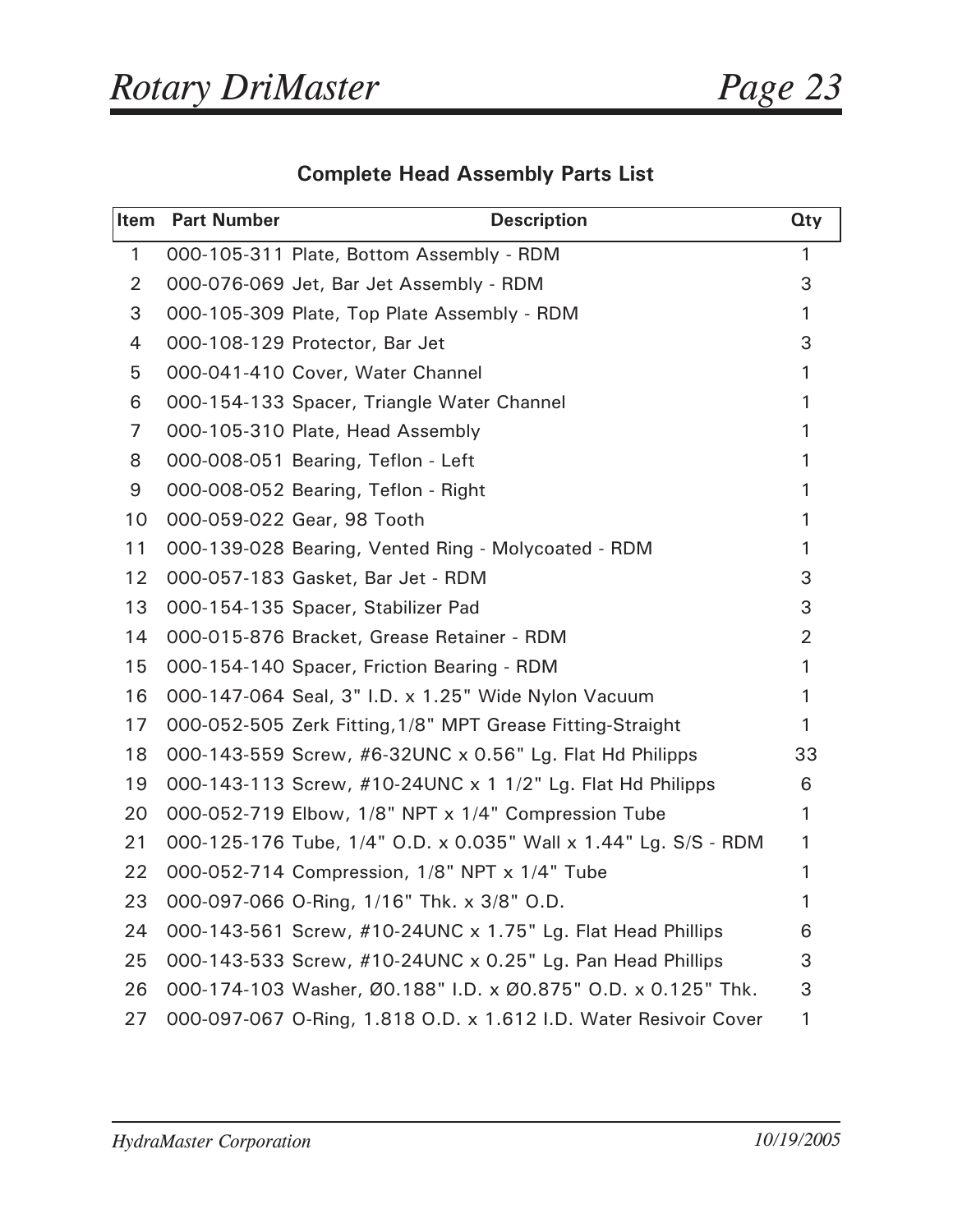*This page intentionally left blank*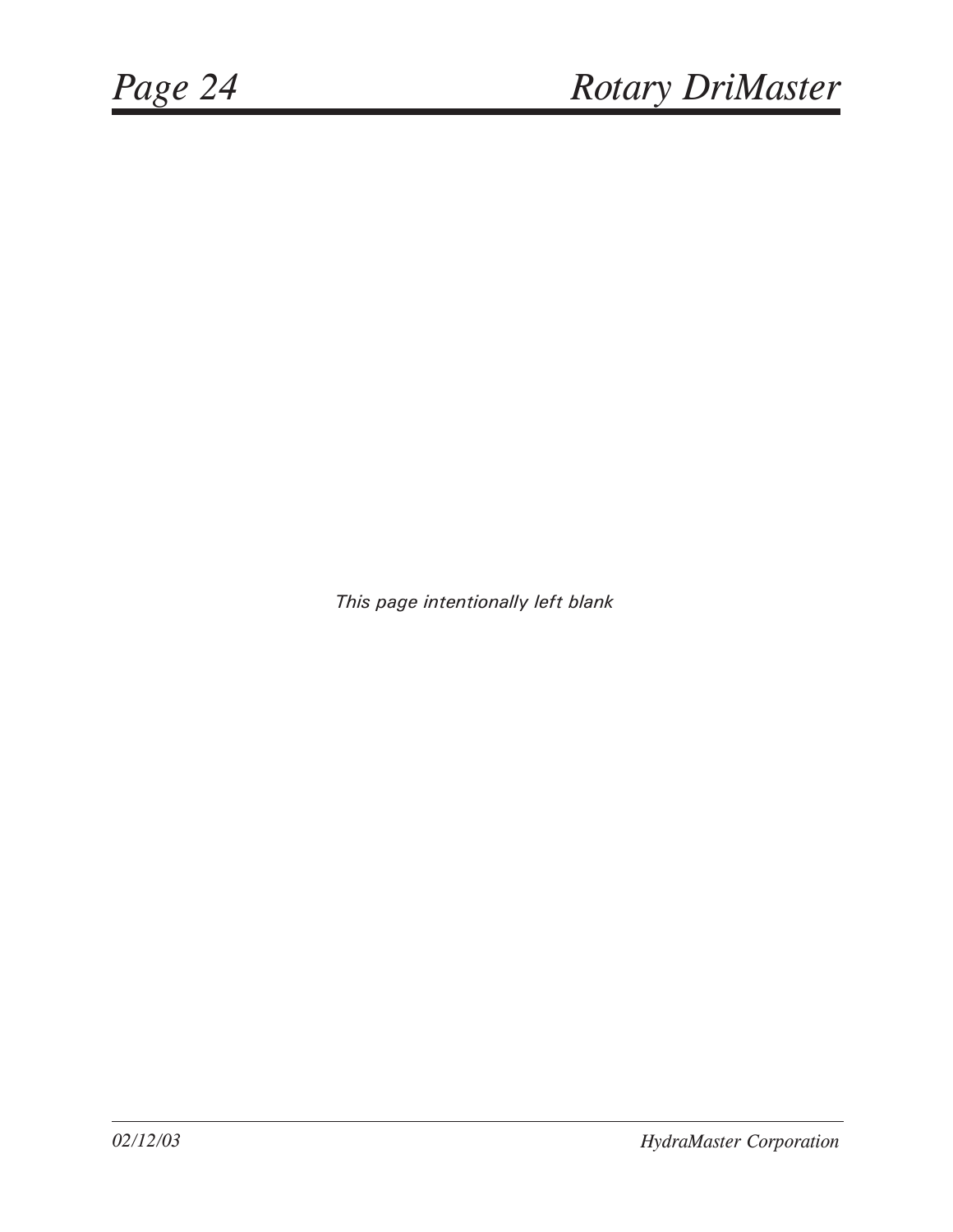### *Machine Maintenance*

#### **Daily Maintenance**

1. Inspect the power cord for cuts, breaks, etc. Replace if damaged.

2. Inspect the vacuum chamber on and around the rotary union for debris, clean as necessary.

3. Visually inspect your Rotary Drimaster for water leaks, damage to the cleaning heads, etc. Repair as necessary.

4. Remove the in-line solution filter screen by unscrewing the 7/8 inch hex nut protrud-



5. Check the injector bars for clogs. You may notice that the water is not even when spraying. These jets are designed to work with the vacuum. When vacuum is applied to the machine you should notice the water coming out of the injector bars and returning into the vacuum port. This is how the Drimaster technology decreases drying times and keeps the carpet from wicking.



To clean the jets you can use a 0.005" feeler gauge. Insert the gauge into the injector bar opening and slide it gently side to side.

If it is clogged severely you can remove the four mounting screws and remove it from the head. Rinse the assembly and reinstall. Replace the gasket as necessary.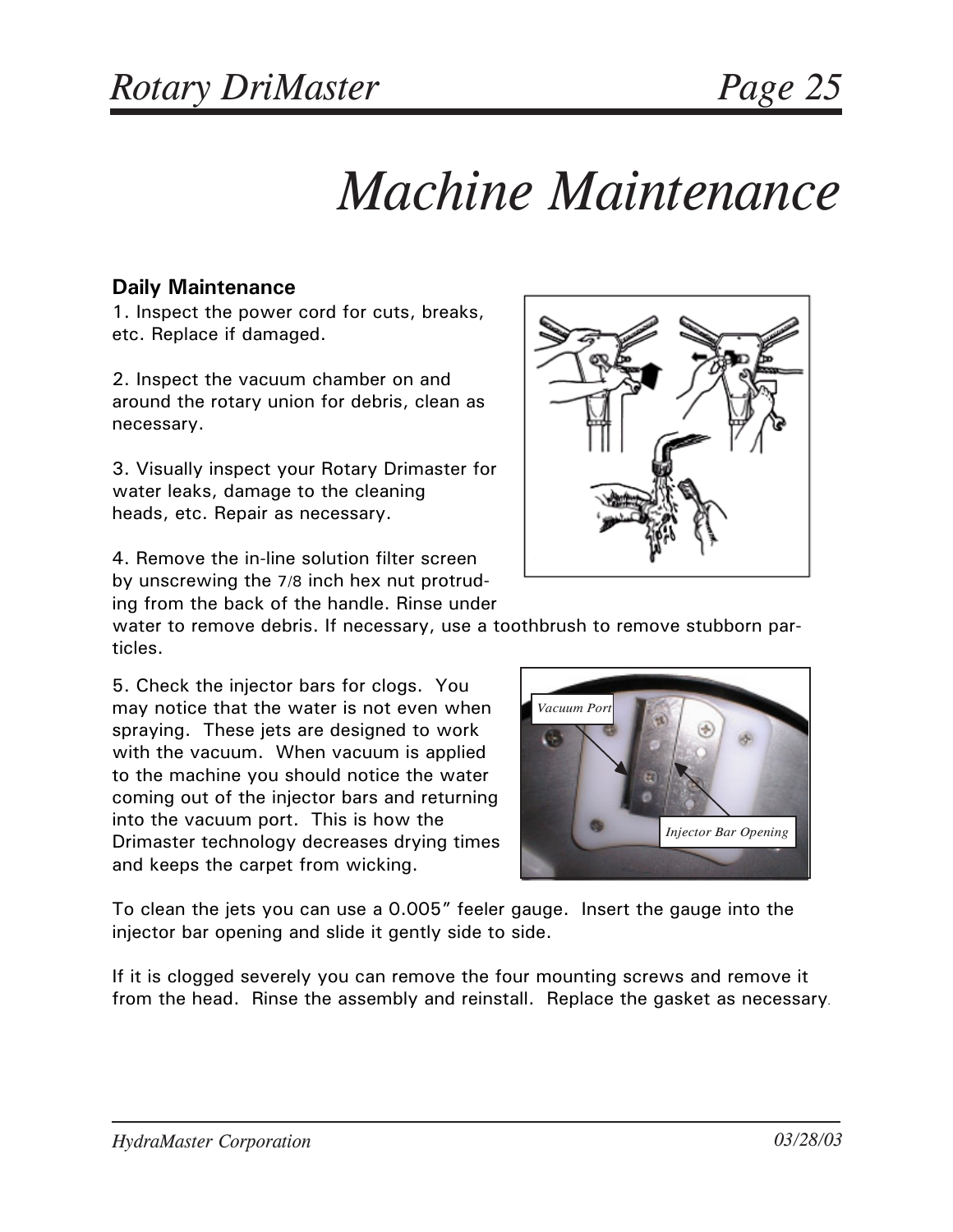6. To remove the clear vacuum tube lift the front or round part of the tube. To reinstall the cover (A) first insert the rectangular end into the the opening on the frame, then (B) press the "round" end down onto the frame. This should fit firmly



into place, it may be necessary to tap the top of the cover so that it seats properly.

7. Inspect the vacuum chamber where the rotary union is located. Be sure that it is clear of debris and build up.

**Tip:** Here's an easy way to clean the head of the vacuum chambers after you are done with your job. Set the machine so that the head is off the ground; turn off the chemical system on your machine and spray clean water for approximately one minute. This will flush the majority of debris from the machine. It may be necessary to remove fibers or other items that may wrap around the rotary union by hand.



♦ **WARNING** ♦

Do not over tighten the compression fitting on the rotary union. The compression fitting in the bottom plate shoud only be finger tight.

Use caution when inserting the rotary union, push slowly while rocking back and forth.

#### **Periodic Maintenance**

Lubricating the main bearings: It is necessary to grease the bearing: Grease with one-quarter to one-half pump to eliminate/reduce noise.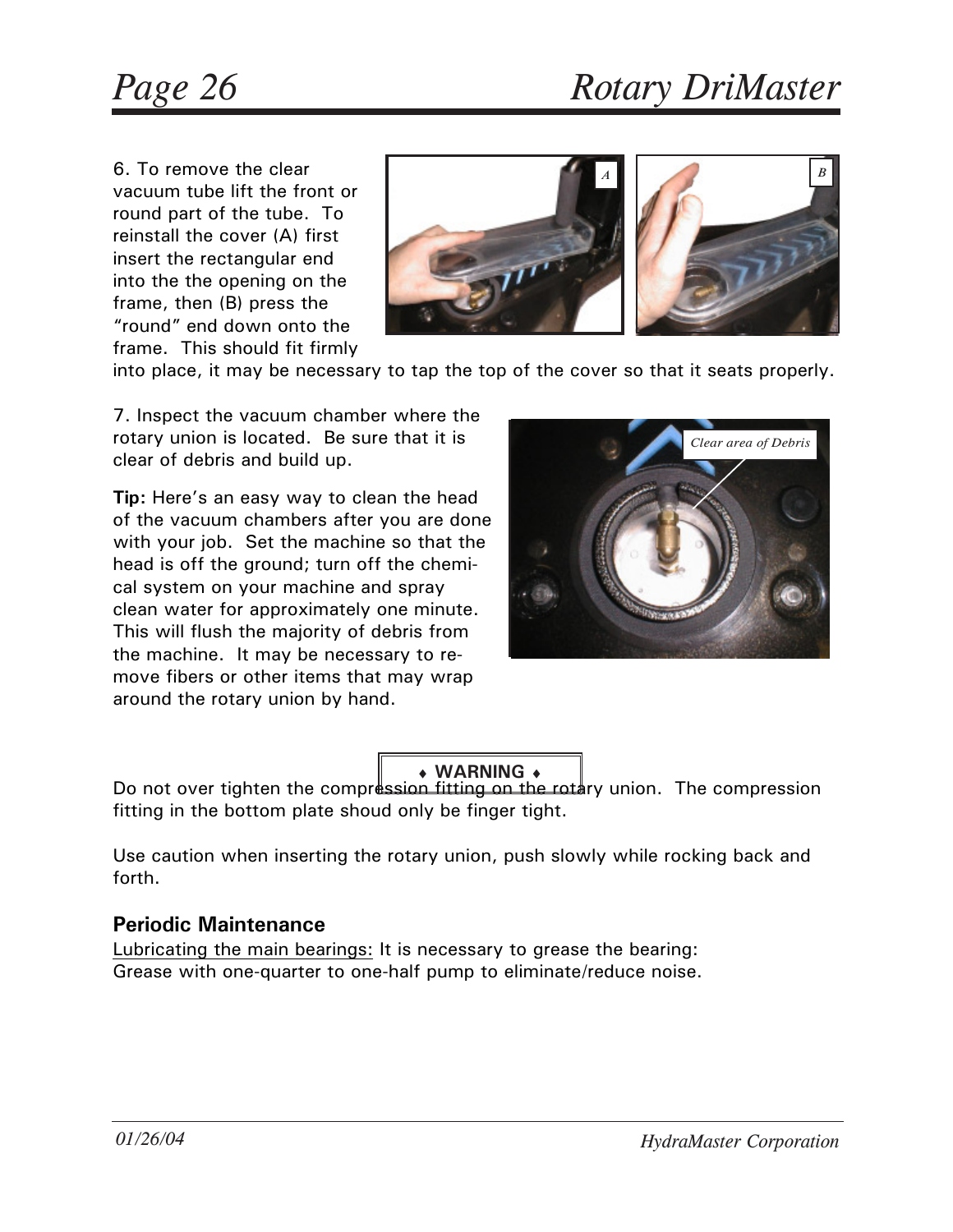#### ♦ **WARNING** ♦

**USE (BROWN) LITHIUM BASE GREASE ONLY!** Use of a Moly base or a Clay base grease may cause damage to the bearing system and void your warranty. Lithum based greases are typically a translucent brown color with a butter consitency. NEVER use a grease that it is not properly identified. **NEVER** use a grease that is Black, White, or Blue in appearance. NEVER use spray lubricants (e.g. WD-40). MULTIPLE PUMPS OF GREASE CAN LEAD TO THE UNIT SPITTING GREASE ONTO THE CARPET.

#### *Recomended Grease:*

Stalube Lithium General Purpose Greese Stalube P/N SL3310 Available at most auto parts stores.

*To grease:*

- 1. Tilt the machine so that the head is off the carpet.
- 2. Remove the cap located on the main cover next to the clear vacuum tube.
- 3. Attach the grease gun to the grease zerk. While the the head is turning, slowly pump one-quarter to one-half pump of lithium grease.



Belt tension and wear: The belts should be checked every 300 hours or every 6 months for proper tension and excessive wear.

If excessive wear is detected the belts should be replaced immediately.

The spring-loaded tensioner controls the tensioning on the large belt. While it is not necessary to adjust the belt tension the bearing, idler arm, and idler shaft need to be inspected for excessive wear to ensure proper tension.

**Idler Arm Position:** The idler arm should be parallel with the side of the frame.

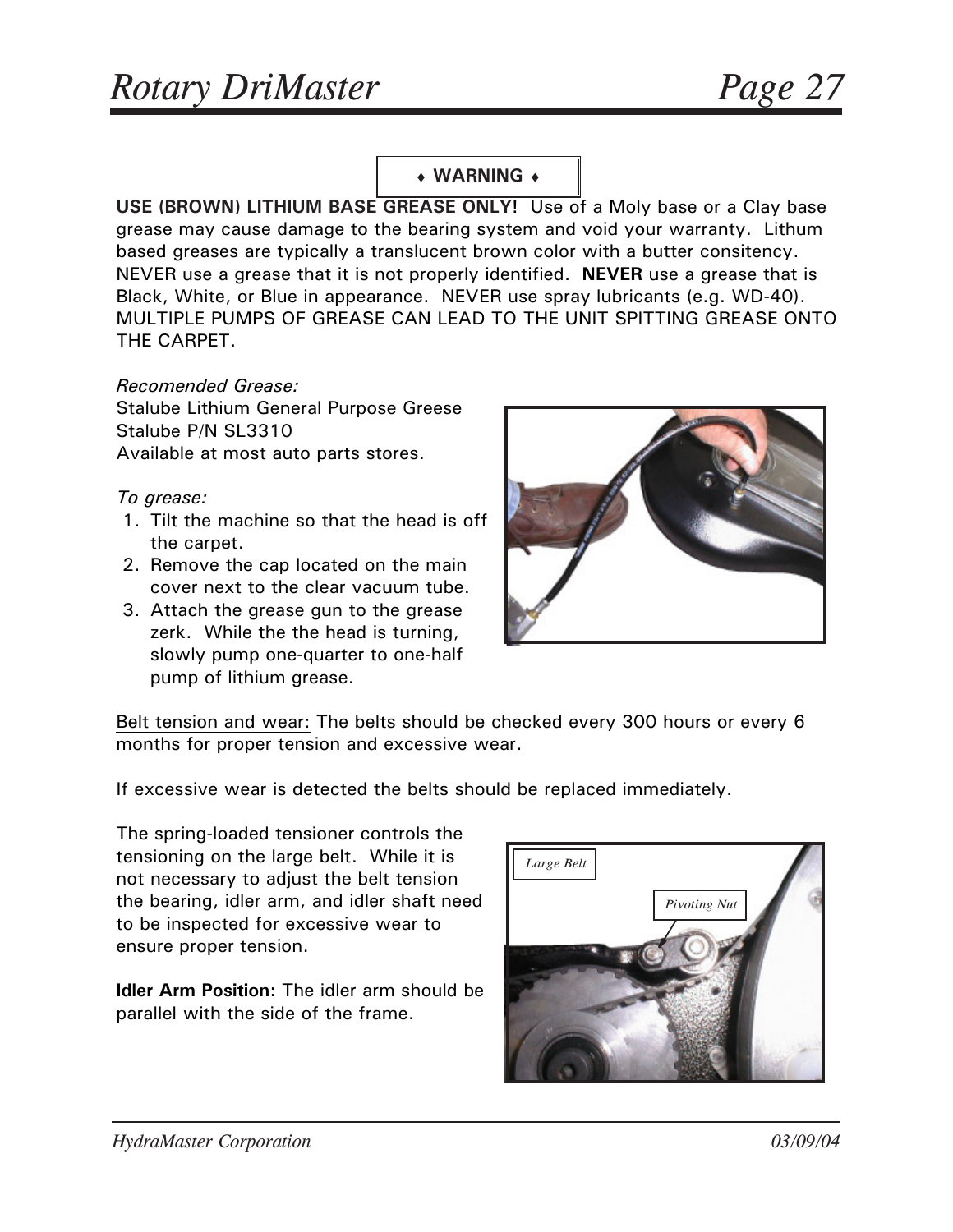#### ♦ **CAUTION** ♦

Do not overtighten the pivoting nut on the idler arm. The idler arm must be able to move for proper adjustment.

**To Remove the Belt:** unplug the machine. Push the idler away from the belt. Remove the belt from the head then from the reduction pulley. **Note:** In certain cases it is possible for the belt to come off if the head is turned backwards.

The tension on the smaller belt should be tensioned so that it is "taught". This belt should feel firm and you should see about 3/8" deflection when pressing on it. To adjust; remove the top and bottom cover, loosen the four



motor bolts, gently pry the motor back, and retighten the bolts.

♦ **WARNING** ♦

Tighten the bolts on the motor to 6 ft lbs of torque. Overtightening may cause the threads to strip.

Injector Bars and Head assembly: The bottom part of the head should be visually inspected for sharp edges or excessive wear that may damage carpet. If any damage is found the part should be replaced

immediately.

Cleaning the Orifice Jet: There is an orifice located on the upper handle, inline with the male quick connect. This must be cleaned once a month or as necessary. To clean,



remove the male quick connect from the orifice housing, then remove the orifice using a 3/16" Allen wrench. **Tip:** Use a small paper clip to clear any debris from the opening.

**Note:** If you are noticing a signifigant drop in the temperature of your machine you can use a smaller orifice jet. It is recommended to use part no. 180-018 orifice. The optional orifice is sent with all new machines or available from HydraMaster.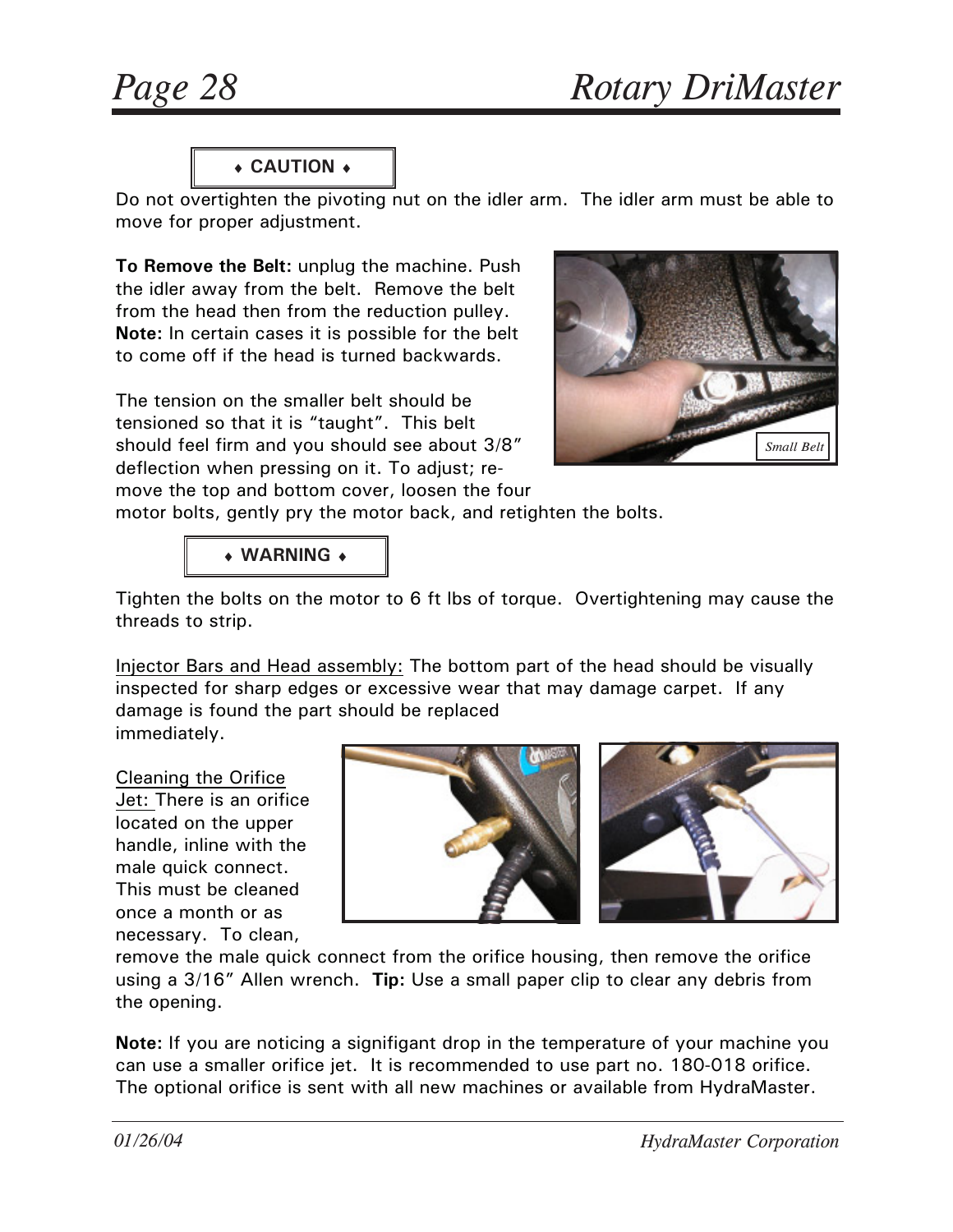Freeze Warning and Protection

Your Rotary Drimaster can sustain damage from freezing, as can any equipment that functions with the use of water. Care must be taken to potect this tool from freezing as you do you other equipment. To protect it from frreezing, simply blow compressed air through the solution quick connect with the valve open. This will blow all water from the valve, solution line, rotary union and injector bars.